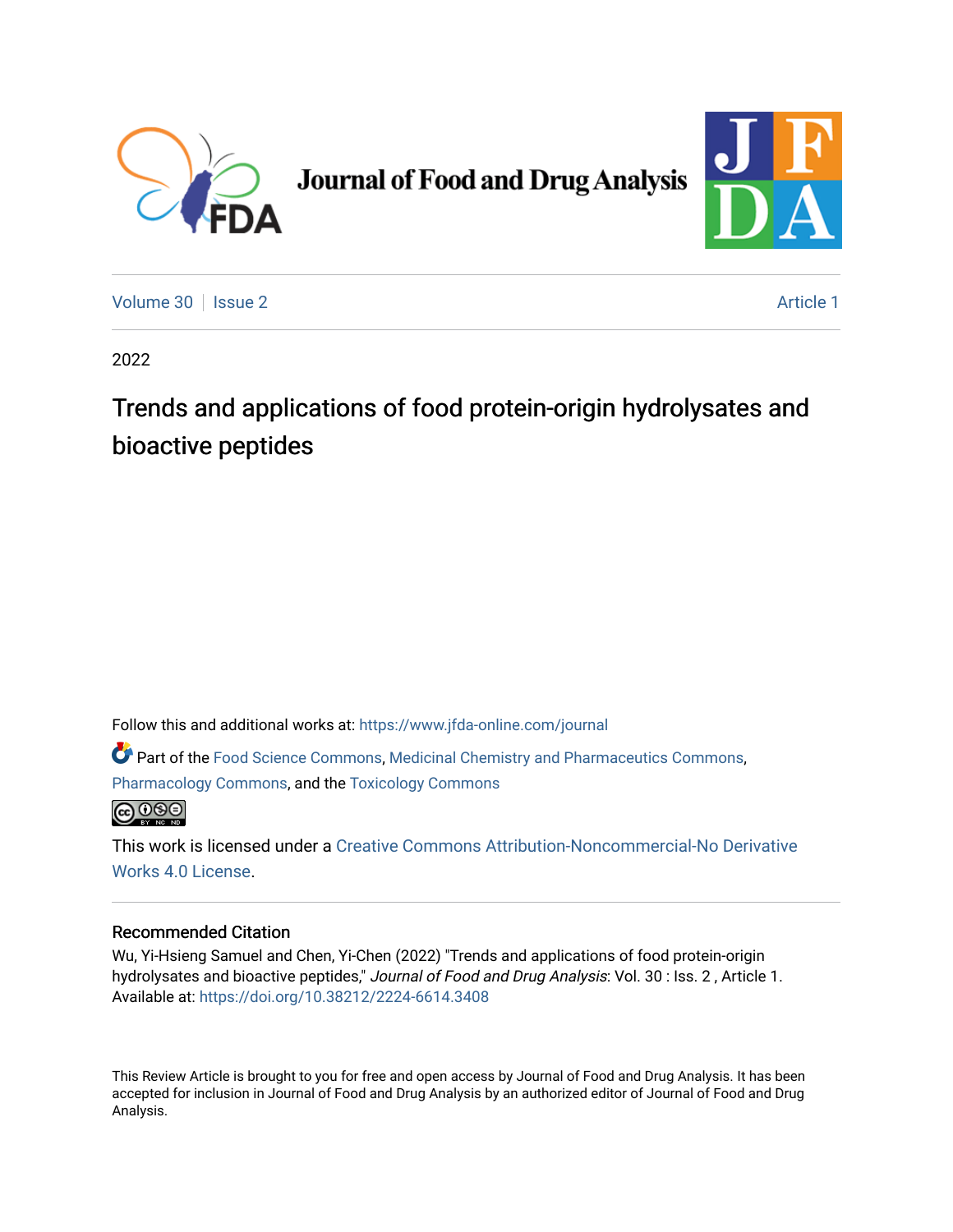## Trends and applications of food protein-origin hydrolysates and bioactive peptides

Yi-Hsieng Samuel Wu, Yi-Chen Chen\*

Department of Animal Science and Technology, National Taiwan University, Taipei 106, Taiwan

#### Abstract

It was reported that protein hydrolysates or derived peptides have more functionalities than their parent protein. Most functional protein hydrolysates or peptides are identified from various food products, including plant, fish, and landanimal protein sources. Within a few decades, the application of food protein-origin functional hydrolysates or peptides could be divided into two main categories according to their applied intentions: 1) preservatives and bioactive packing materials; 2) nutraceutical ingredients. According to the literature, the applications of food protein-origin functional hydrolysates or peptides on food preservative and nutraceutical ingredients have attracted much attention. However, the approach method should be changed. Multi-activities, compound formulation, comprehensive evaluation, and the added value of by-products are possible strategies. Although there have been great results and findings in the functionalities of food protein-origin bioactive hydrolysates or peptides, there is still a big gap between the lab-scale results and practical applications. Via this narrative review on the current research, scientists, the food/health industry, and government authorities should cooperate to dig into the new material sources and the possible practical application.

Keywords: Bioactive packing materials, Nutraceuticals, Peptides, Preservatives, Protein hydrolysates

#### 1. Introduction

A mino acids joined by covalent bonds, also known as amide or peptide bonds, form bioactive peptides, which could positively impact body functions or health conditions [[1\]](#page-10-0). Besides, bioactive peptides play crucial roles in the metabolic functions of living organisms, especially human beings. In many studies, antihypertension, antithrombotic, anti-cancer, antimicrobial, antioxidant, immunomodulatory, and agonist/antagonist properties of bio-peptides and protein hydrolysates have been reported [[2\]](#page-10-1). Many bioactive peptides are identified from protein hydrolysates of various food products, including soybean, cereals, potatoes, nuts, vegetables, dairy products, eggs, and meat proteins [\[2](#page-10-1)]. It was mentioned that the protein hydrolysates or peptides produced from various protein sources possess some, or better, beneficial bioactivities compared to those found in the parent proteins [\[3](#page-10-2),[4\]](#page-10-3). Most food protein does not show specific biological activities in the naive sequences, though

some biological activities of that food protein can be triggered by enzymatic, chemical, or microbial hydrolysis [[5\]](#page-10-4). Enzymatic hydrolysis is the most effective method of producing functional hydrolysates or peptides. However, different factors, such as processing condition, protein source, amino acid sequence and compositions, molecular weight, charge distribution, pH, and certain chemical treatments, could directly affect the functionalities of generated bioactive hydrolysates or peptides [\[6](#page-10-5)].

Regarding bio-functional peptides, Sánchez and Vázquez indicated that many bioactive peptides have a peptide residue length of between 2-20 amino acids in addition to proline, lysine, or arginine groups [\[1](#page-10-0)]. Interestingly, bioactive peptides have also been shown to resist the further action of digestion peptidase [[7\]](#page-10-6); therefore, the bioactive peptides could be absorbed under the current bioactive form. Moreover, the correlation between structure and functional properties is still not well understood; therefore, the crude extract, known as

<https://doi.org/10.38212/2224-6614.3408> 2224-6614/© 2022 Taiwan Food and Drug Administration. This is an open access article under the CC-BY-NC-ND license [\(http://creativecommons.org/licenses/by-nc-nd/4.0/\)](http://creativecommons.org/licenses/by-nc-nd/4.0/).

Received 29 November 2021; revised 7 March 2022; accepted 14 March 2022. Available online 15 June 2022.

<sup>\*</sup> Corresponding author at: Fax: 886 2 27324070.

E-mail address: [ycpchen@ntu.edu.tw](mailto:ycpchen@ntu.edu.tw) (Y-C. Chen).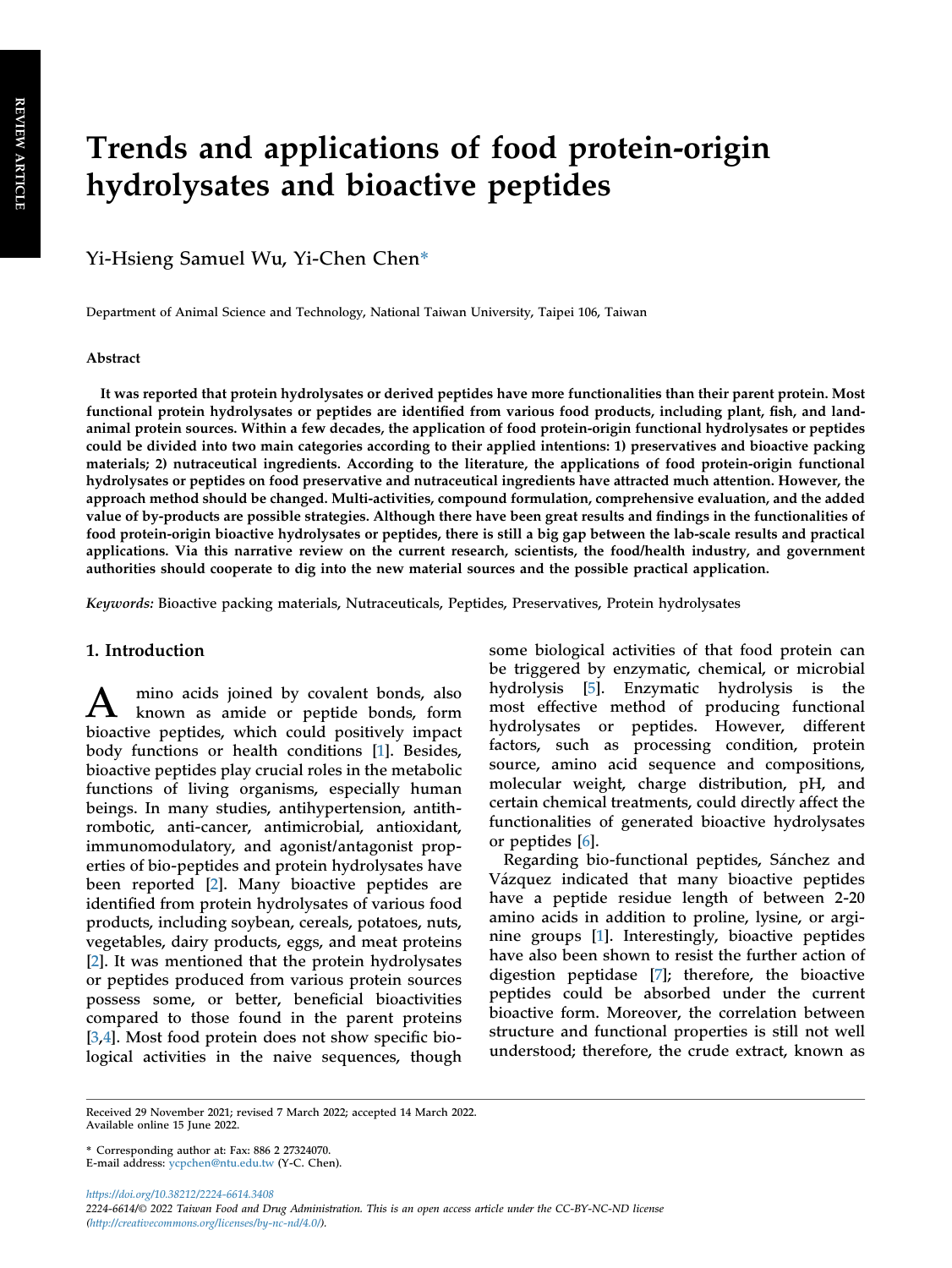hydrolysates, is often acceptable and used widely in practice  $[8-10]$  $[8-10]$  $[8-10]$  $[8-10]$  $[8-10]$ .

There always exists a pervasive doubt in the absorption and bioavailability of bioactive peptides or hydrolysates. According to metabolic physiology, the protein is digested and absorbed in the gastrointestinal tract while gastric and pancreatic proteinases conduct luminal digestion. The resultant end products (mostly large peptides) undergo a further hydrolyzation by various peptidases present in the intestinal epithelium brush border membrane [\[11](#page-10-8)] Interestingly, several scientific pieces of evidence revealed that luminal amino acids are present as a peptide form (about 80%) rather than the free form (about  $20\%$ ), and most peptides are  $2-6$  amino acids [\[12](#page-10-9)]. Ganapathy reported that the transport of free amino acids contributes relatively less; meanwhile, the protein digestion products enter the enterocytes in dipeptides or tripeptides via specific peptide transport systems [[11\]](#page-10-8).

Recently, bioactive peptides or hydrolysates from food by-product proteins have attracted much attention. According to a report from Food and Agriculture Organization of the United Nations (FAO) [[13\]](#page-10-10), the global meat output in 2018 is 336.4 million metric tons, in which there are mainly 123.9, 71.1, and 120.5 million tons for poultry, bovine, and pig meats, respectively. As a result, huge amounts of by-products are generated, including feathers, fish scales, blood, bones, skin, and viscera [[14](#page-10-11)[,15](#page-10-12)]. Hence, many researchers should be drawn to the question of how to maximize the utilization of those by-products from livestock, poultry, and aquaculture. It seems that the development of functional protein hydrolysates or bioactive peptides is one of the possible strategies; thus, this article also includes cases generated from food by-product protein. In this article, the application of food proteinorigin bioactive peptides or hydrolysates would be discussed as following two major categories according to their applied intentions: 1) preservatives and bioactive packing materials and 2) nutraceutical ingredients ([Fig. 1\)](#page-2-0).

### 2. Preservatives and bioactive packing materials in the market

#### 2.1. Antioxidative protein hydrolysates and peptides

Excessive free radicals could produce oxidants, which may reduce the quality of oleaginous foods, cause lipid oxidation, and shorten the shelf life of food [[16\]](#page-10-13). Lipid oxidation always causes a great problem for the food industry and consumers because it leads to undesirable off-flavors, odors, and potentially toxic reaction products [\[17](#page-10-14)]. Because it is very practical to retard lipid peroxidation occurring in foodstuffs to maintain the quality and extend the shelf life of foods [\[18](#page-10-15)], many synthetic antioxidants, such as butylated hydroxyanisole (BHA), butylated hydroxytoluene (BHT), and tertiary butylhydroquinone (TBHQ), are used as food additives to prevent rancidity. Antioxidants for use in food processing must be inexpensive, nontoxic, effective at low concentrations  $(0.001-0.02\%)$ , capable of surviving processing (carry-through), stable in the finished products, and devoid of undesirable color flavor and odor effects [[18\]](#page-10-15). Generally, antioxidants in food products could normally

<span id="page-2-0"></span>

Fig. 1. Trends and applications of food protein-origin bioactive peptides and hydrolysates.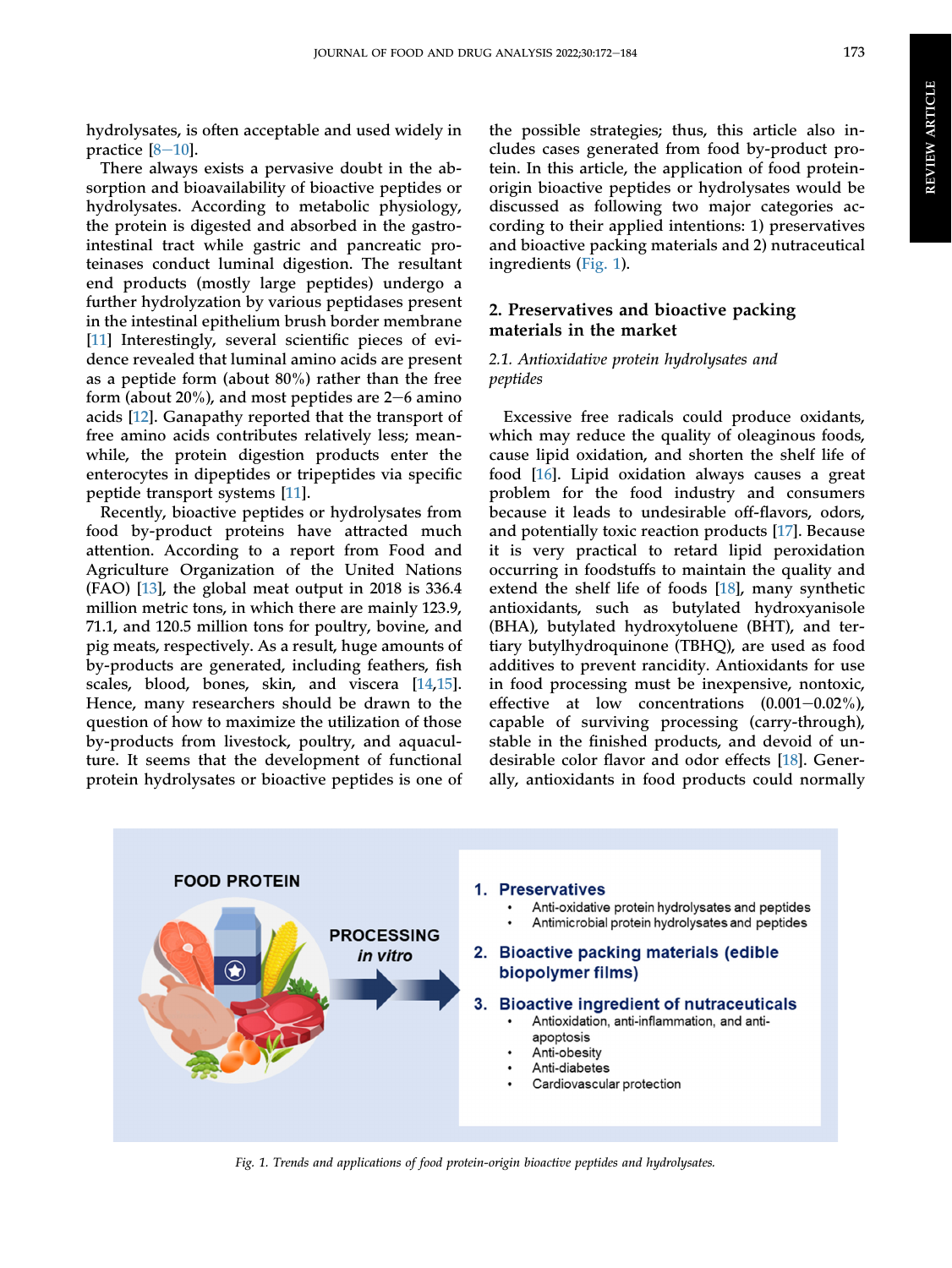be added as either direct additives or indirectly through diffusion from packaging materials [[19\]](#page-10-16) [\(Fig. 2\)](#page-3-0). Although synthetic antioxidants show stronger antioxidant activities than natural ones, such as a-tocopherol and ascorbic acid, there is still a doubt that these chemical compounds may cause health concerns due to the induction of DNA damage and toxicity  $[20-23]$  $[20-23]$  $[20-23]$  $[20-23]$  $[20-23]$ . Hence, there is a credit to looking for a natural source of antioxidants in applying food products.

Notably, natural antioxidant peptides originating from food proteins have captured scientists' attention due to their advantages of eco-friendliness, sustainability, and a lack of toxic side effects [\[24](#page-10-18)]. Plant proteins have been considered a new source of antioxidant peptides or hydrolysates, which delay the lipid peroxidation of food, save energy, and strengthen the treatment of oxidation-related diseases, thus decreasing food waste and improving the quality of life, respectively [\[25](#page-10-19)]. Decades ago, the antioxidative properties of whey and soy hydrolysates were revealed [[26\]](#page-10-20) ([Table 1](#page-4-0)). Recently, some agricultural by-products, such as tea dregs and Phoenix dactylifera L. seed, were also found to be good sources of antioxidative hydrolysates [[27](#page-10-21),[28\]](#page-11-0) ([Table 1](#page-4-0)). It was reported that peptide- and polyphenol-rich dark red kidney bean (Phaseolus vulgaris L.) hydrolysates could reduce the oxidation process of plain yogurt products during storage at room temperature for 3 days, and their antioxidative stability is higher than that of ascorbic acid [[29\]](#page-11-1). Moreover, Gomes and Kurozawa reported that the rice protein hydrolysate as an encapsulated matrix in linseed oil microparticles enhances the stability of the unsaturated fatty acidrich lipid [\[30](#page-11-2)]. Nowadays, antioxidative plant protein hydrolysates successfully apply to various food systems, i.e., beverages, yogurt, oil, and meat [\(Table 1](#page-4-0)).

Fish can serve as a source of functional materials, such as polyunsaturated fatty acids, polysaccharides, minerals and vitamins, antioxidants, enzymes, and bioactive peptides. Recently, a topic focused on identifying and characterizing bioactive murine peptides' structure, composition, and sequence. Antioxidant peptides and hydrolysates from marine sources and their by-products are also revealed [\[18](#page-10-15),[31\]](#page-11-3). 3% caplin-protein-hydrolysate addition in porcine meat increased cooking yield by 4% and inhibited oxidation [[32\]](#page-11-4). The concentration of hydrolysates was up 3% in cases where the opposite effects occurred. Nikoo et al. also revealed similar results as the anti-oxidative-peptide study. The antioxidative peptide from Amur sturgeon skin gelatin was effective in the minced Japanese sea bass muscle model system [[33\]](#page-11-5). Processed meat foods were also chosen for further application, as indicated in [Table 1](#page-4-0). Among those meat models, the optimal addition levels of antioxidant hydrolysates are different [\[34](#page-11-6),[35\]](#page-11-7). These cases indicated that addition levels were crucial factors, and meanwhile, the addition levels also depended on the various properties of different food systems. Although antioxidants from fish and their by-products were effective, their usage was limited due to their flavor and odor. Therefore, the solid results of antioxidative hydrolysates or peptides should be developed in a specific food system, and the influence on the sensory evaluation of the final product should also be included.

<span id="page-3-0"></span>

Fig. 2. Direct and indirect strategies of antioxidants in food-product preservation.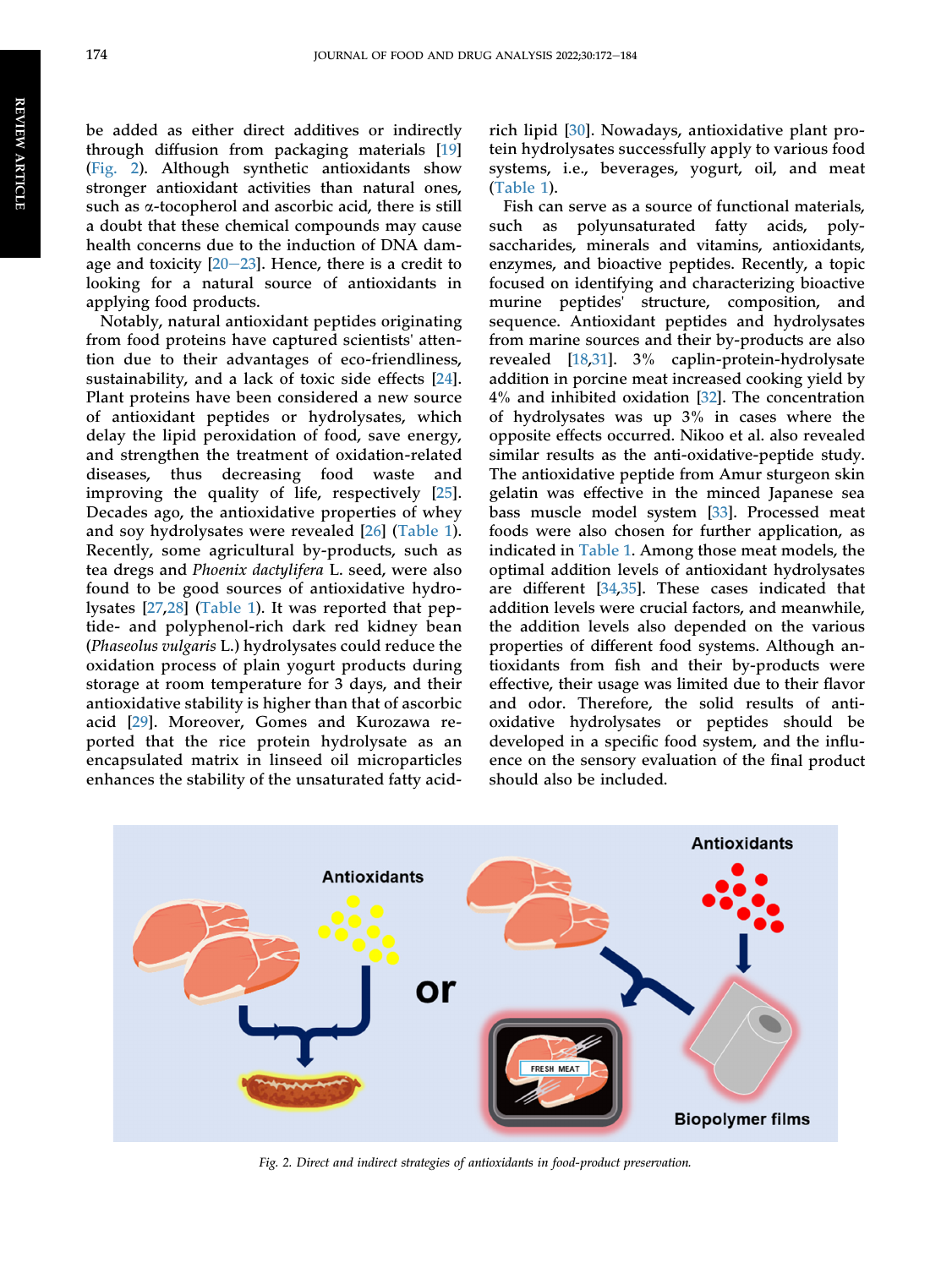REVIEW ARTICLEREVIEW ARTICLE

| $\cdots$                                                  |                             |                                                                  |                                 |            |
|-----------------------------------------------------------|-----------------------------|------------------------------------------------------------------|---------------------------------|------------|
| Protein source                                            | Hydrolysates or<br>peptides | Incorporated food system                                         | Amount of active ingredients    | References |
| Plant protein                                             |                             |                                                                  |                                 |            |
| Date seed protein                                         | Hydrolysates                | Ground salmon                                                    | $200$ ppm                       | $[28]$     |
| Dark red kidney bean<br>(Phaseolus vulgaris L.)           | Hydrolysates                | Plain yogurt                                                     | 3 g/L                           | $[29]$     |
| Tea residue protein                                       | Hydrolysates                | Chicken surimi                                                   | 0.1, 0.5, and $1.0\%$           | $[27]$     |
| Zein                                                      | Hydrolysates                | Oil-in-water<br>emulsions<br>prepared by myofibrillar<br>protein | 1.25, 2.5, 5, and 10 mg/mL      | [95]       |
| Fish protein                                              |                             |                                                                  |                                 |            |
| Amur sturgeon (Aci-<br>penser schrenckii) skin<br>gelatin | Peptides                    | Japanese sea bass (Lateo-<br>labrax japonicus) mince             | 25 ppm                          | [33]       |
| Capelin (Mallotus vil-                                    | Hydrolysates                | Cooked meat                                                      | $3\%$                           | $[32]$     |
| losus) protein                                            |                             |                                                                  |                                 |            |
| Gelatin from blacktip<br>shark (Carcharhinus lim-         | Hydrolysates                | Cooked comminuted pork                                           | 100, 500, and 1000 ppm          | [34]       |
| batus) skin                                               |                             |                                                                  |                                 |            |
| Goby (Zosterissessor<br>ophiocephalus) muscle             | Hydrolysates                | Turkey meat sausage                                              | $0.01 - 0.04\%$                 | [35]       |
| Land-animal protein                                       |                             |                                                                  |                                 |            |
| Camel milk                                                | Hydrolysates                | Minced fish                                                      | 5% and 10%                      | $[39]$     |
| Casein                                                    | Peptides                    | beef/deboned<br>Ground<br>poultry meat                           | $20 \frac{\text{mg}}{\text{g}}$ | $[37]$     |
| Deboned chicken<br>residue                                | Hydrolysates                | Cantonese sausage                                                | 2%                              | [40]       |
| Milk protein                                              | Peptides                    | Cooked beef                                                      | 200 and 800 $\mu$ g/g           | [38]       |
| Porcine blood                                             | Hydrolysates                | Pork meat emulsion                                               | $900 \mu g/g$                   | [41]       |
| Camel milk                                                | Hydrolysates                | Minced fish                                                      | 5% and 10%                      | [39]       |
| Whey protein isolate<br>and soy protein                   | Hydrolysates                | Meat patties                                                     | 2%                              | [26]       |

<span id="page-4-0"></span>Table 1. Application of antioxidative protein hydrolysates and peptides as a preservative in the food system.

In addition, land-animal protein is a good source for deriving antioxidant hydrolysates or peptides because its proteins contain plenty of essential amino acids with a high bioavailability that defeats plant proteins. The well-known antioxidant dipeptides of carnosine (b-alanyl-L-histidine) and anserine (b-alanyl-3-methylhistidine) endogenously exist in muscle tissue, acting as free radical scavengers and metal ion chelators [[36\]](#page-11-8). As seen in [Table 1,](#page-4-0) the land-animal protein sources were milk protein and slaughter remnant protein. Rossini et al. found that casein peptides exhibited a good antioxidative capacity in the 2,2'-azino-bis (3-ethylbenzothiazoline-6-sulfonic acid) (ABTS) radical method [[37\]](#page-11-9); a similar result was displayed in studies of bovine milk protein-derived peptides and camel milk hydrolysates [[38](#page-11-10),[39\]](#page-11-11). Sun et al. reported that deboned chicken-residue hydrolysates decrease oxidation and Mallard reaction products in Cantonese sausage without significant influences of sensory properties [\[40](#page-11-12)].

Furthermore, Verma et al. proved that porcineblood hydrolysate has possible antioxidant and antimicrobial abilities in pork meat emulsion [\[41](#page-11-13)].

The hydrolysate incorporation may have more opportunities to maintain multi-functional characteristics, i.e., antioxidation, antimicrobial, and physicchemical property enhancements, than a single bioactive peptide. Thus, it has high potential in practice, especially in the food industry. Overall, those studies indicated that the antioxidative protein hydrolysate could be used to retard lipid peroxidation in oxidizable products, such as the unsaturated fatty acid-rich product. However, the optimal application should be further measured depending on the properties of the individual food system.

#### 2.2. Antimicrobial protein hydrolysates and peptides

Microbial intrinsic antimicrobial peptides, known as bacteriocin, have been an interesting research subject for a long time and developing the foundation of modern antibiotics [[42\]](#page-11-14). Nowadays, microbial peptides from probiotics are also applied to the entire food system [[43\]](#page-11-15), though food protein hydrolysates and peptides were not emphasized in this study. Pane et al. proclaimed that antimicrobial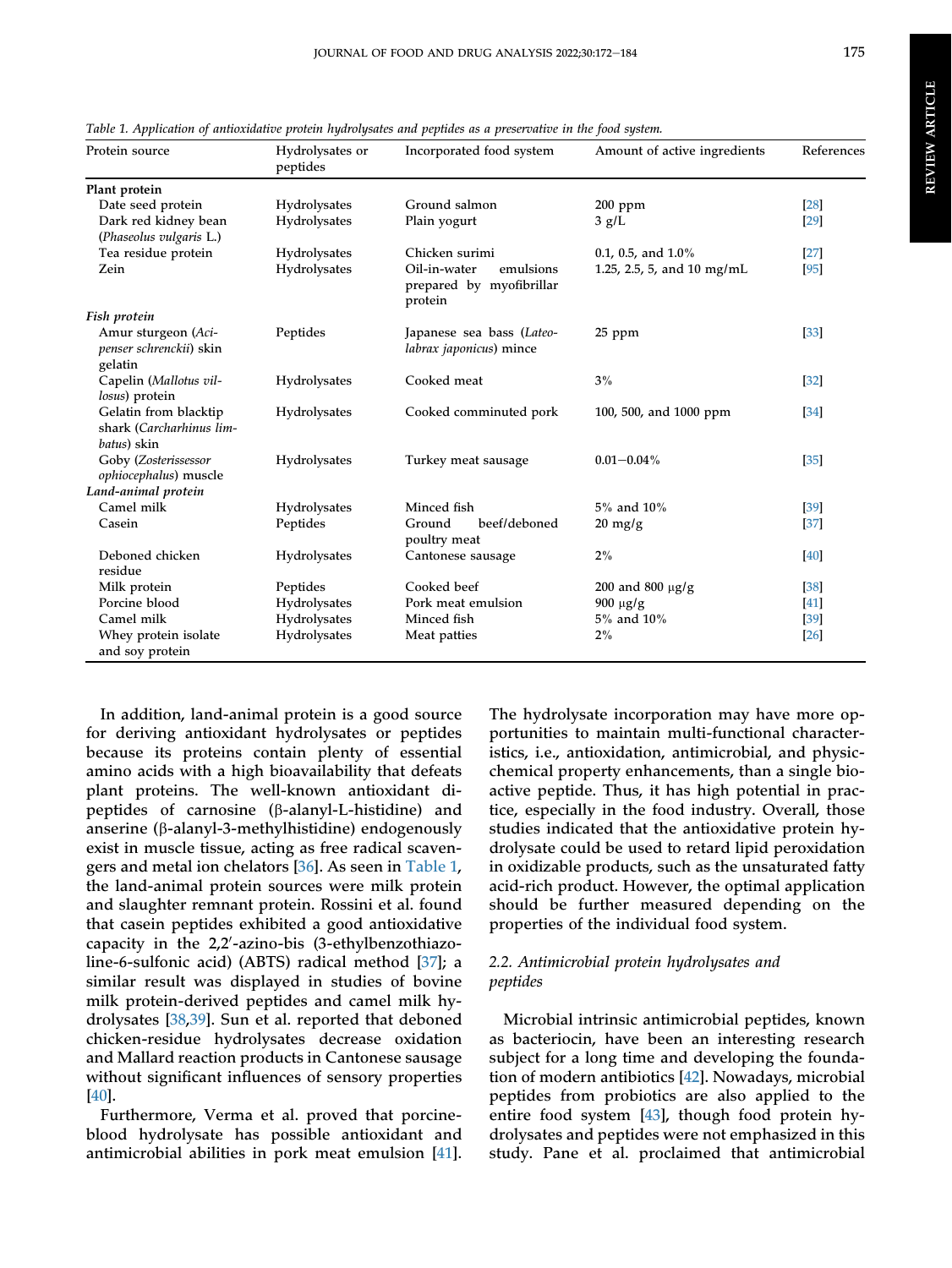peptides could also be produced by enzymatic hydrolysis of food proteins in vitro [[44\]](#page-11-16). The isolation and characterization of antimicrobial peptides from food proteins have also been well studied. Moreover, various antimicrobial agents, such as food protein-origin bioactive peptides and protein hydrolysates, are applied as bio-preservatives for different food products ([Table 2](#page-5-0)). The antimicrobial activity of porcine blood protein hydrolysates was also observed against spoilage microbes, such as Listeria monocytogenes, Staphylococcus aureus, E. coli, and Bacillus cereus in the pork emulsion during storage [[41\]](#page-11-13). It was reported that the whey acidic protein-derived peptide has good antimicrobial activity against Staphylococcus aureus in milk [[45\]](#page-11-17).

In most research cases, the antimicrobial activity of peptides was demonstrated only in vitro and not shown on any trials in commercial practices because food ingredients, such as proteins, proteases, fats, and metal ions, may limit the interaction of antimicrobial peptides with their target pathogens [\[42](#page-11-14),[46\]](#page-11-18). Therefore, before peptidic preservatives are introduced to the market, their stability during food processing and storage requires further assessment; potential safety and sensory problems also warrant an evaluation [\[47](#page-11-19)]. Moreover, the clean-label requirement in the market could push the industry or government to develop natural-origin (non-synthetic) food additives. From this point of view, food hydrolysates or peptides with an antimicrobial ability still require comprehensive study, and the real commercial application still has a long way to go.

#### 2.3. Protein hydrolysates and peptides as food preservatives of edible biopolymer films

Recently, protein hydrolysates and bioactive peptides as food preservatives on green packaging materials, biodegradable and edible films and coatings have attracted much attention from food scientists. Rangaraj et al. reported that edible bioactive packaging materials had been applied to food storage and preservation [[48](#page-11-20)]. The main function of food packaging systems is to separate food from the surrounding environment, thereby reducing interaction with spoilage factors, such as microorganisms, water vapor, oxygen, and off-flavor, and avoiding losses of desirable compounds, for example, flavor volatiles, thus extending the shelf life of food products [[49](#page-11-21)]. Although coatings and edible films are not expected to replace conventional wrapping materials fully, they can retain food stability by reducing the exchange of moisture, lipids, volatiles, and gasses between the food and the surrounding environment. As we know, avoiding surface contamination increases the efficiency of food packaging, thus reducing the need for petroleum-derived polymers. The main components of biodegradable and edible films are usually an animal or vegetable proteins, polysaccharides, fats, and waxes. Meanwhile, they are primary packaging made from edible ingredients. Moreover, it is possibly used directly in the food system by coating, immersion, and spraying [\[50,](#page-11-22)[51](#page-11-23)].

It has been reported that hydrolysates from fish by-products can be a source of biologically active peptides with high antioxidative activity [\(Table 3\)](#page-6-0). The raw materials are mainly from cuttlefish, rainbow trout, silver carp, squid, and tilapia. An active two-layer coating consisting of furcellaran and gelatin hydrolysates from carp skins had been fully discussed  $[52-54]$  $[52-54]$  $[52-54]$  $[52-54]$  $[52-54]$ . Interestingly, many cases use hydrolysates and gelatin film from the same origin, which may be due to the concept of full application  $[55-59]$  $[55-59]$  $[55-59]$  $[55-59]$  $[55-59]$  ([Table 3](#page-6-0)). It was demonstrated that milk protein-based edible films could be applied to preserve food products [[56,](#page-11-26)[57](#page-11-27)]. These selective films are effective oxygen, fat, and aroma barriers but are still permeable to moisture. Hence, they could be applied to various forms of highprotein dairy preparations, such as total milk protein powder, skim milk powder, caseinates, and whey protein concentrates [\[60](#page-11-28),[61\]](#page-11-29). Mukherjee and Haque (2016) proclaimed that antioxidative coatings incorporating cheddar whey casein hydrolysates could reduce the protein carbonylation in steak and fish fillet systems.

Various antimicrobial compounds incorporated into edible films have also been interesting, while integrating natural derivatives in edible films was

<span id="page-5-0"></span>Table 2. Application of antimicrobial protein hydrolysates and peptides as a preservative in the food system.

| Protein source                         | Hydrolysates or<br>peptides | Incorporated food system                          | Amount of active<br>ingredients           | References     |
|----------------------------------------|-----------------------------|---------------------------------------------------|-------------------------------------------|----------------|
| Snakin-1-derived from<br>potato tubers | Peptides                    | Fanta orange, cranberry<br>juice, and apple juice | 50, 100, 200, and<br>$400 \mu g/mL$       | [96]           |
| Porcine blood<br>Whey acidic protein   | Hydrolysates<br>Peptides    | Pork meat emulsion<br>Milk                        | $900 \mu g/g$<br>31.2 and 15.6 $\mu$ g/mL | [41]<br>$[45]$ |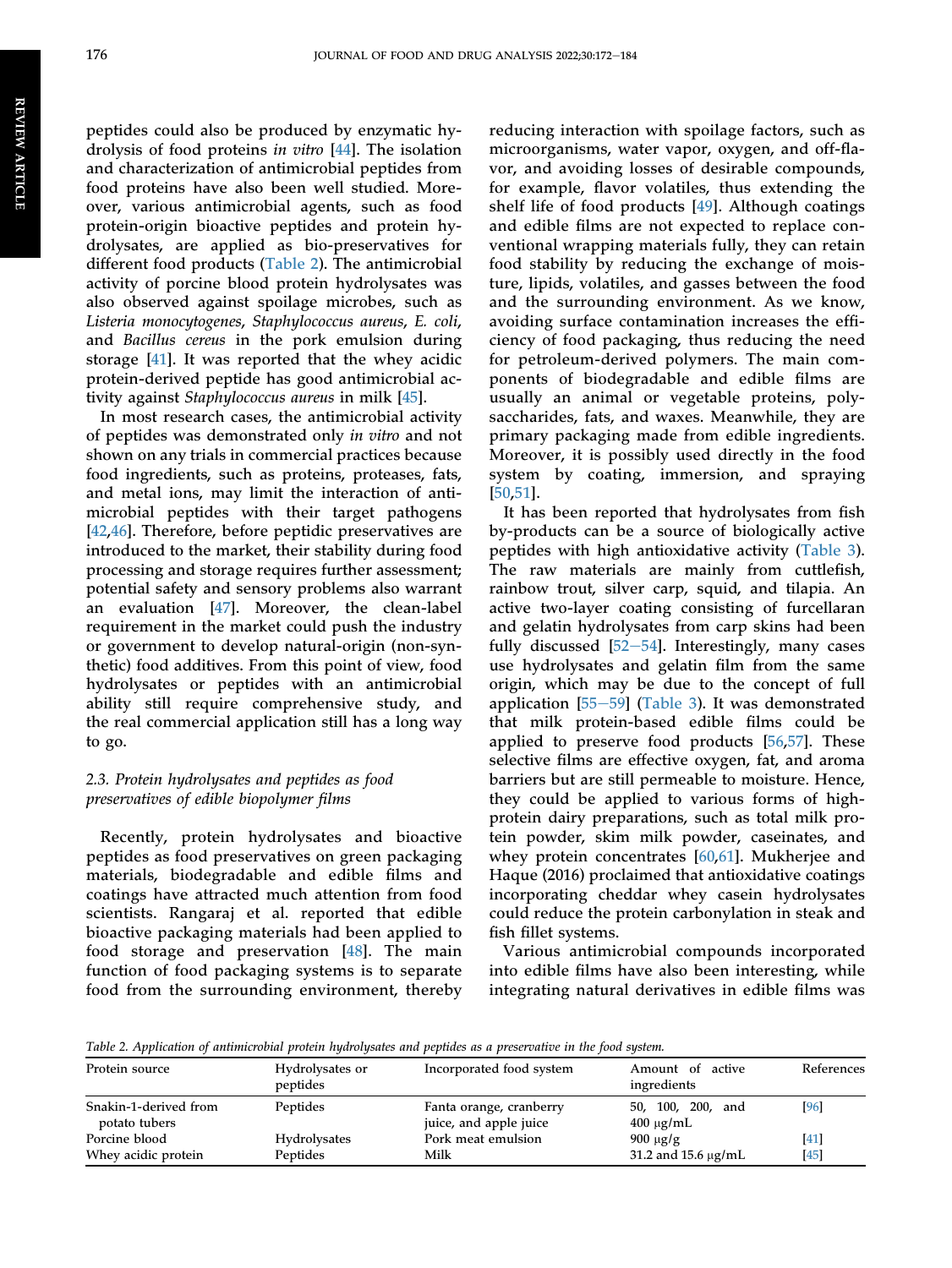<span id="page-6-0"></span>Table 3. Effect of edible biopolymer films with the addition of protein hydrolysates and biopeptides on the quality of food products during their storage.

| Source of bioactive<br>hydrolysate<br>or<br>peptide                      | Type of biopolymer<br>matrix                                                   | References |
|--------------------------------------------------------------------------|--------------------------------------------------------------------------------|------------|
| Carp skin gelatin<br>hydrolysates                                        | Polysaccharide-fur-<br>cellaran film                                           | [54]       |
| Casein<br>hydrolysates                                                   | Cheddar<br>whey-<br>based coating film                                         | 56.57      |
| Cuttlefish (Sepia<br>Officinalis) pro-<br>tein hydrolysates              | Cuttlefish<br>skin<br>gelatin film                                             | 58         |
| Gelatin hydrolysate<br>extracted from<br>Scomberomorus<br>commerson skin | Fish skin gelatin,<br>commercial gelatin,<br>commercial bovine<br>gelatin film | [59]       |
| Rapeseed protein<br>hydrolysates                                         | Chitosan film                                                                  | [97]       |
| Squid gelatin<br>hydrolysates                                            | Squid skin gelatin<br>films                                                    | 551        |

successfully executed [\(Table 3](#page-6-0)). Although scientific results are abundant and remarkable, the gap between laboratory to commercial practices still warrants investigation. There is no individual natural polymer to provide all the desired edible film properties, so the challenge is to select integrated and synergistic composite ingredients to fulfill the desired film properties. Furthermore, there are difficulties in up-scaling the laboratory research to industrial applications. Consumer acceptance, industrial interests, and governmental regulations would be other challenges.

#### 3. Bioactive ingredient of nutraceuticals

The global nutraceutical market was valued at USD 382.51 billion in 2019 and is expected to expand at a Compound Annual Growth Rate (CAGR) of 8.3% from 2020 to 2027 [\[62](#page-11-30)]. A favorable outlook toward increasing cardiovascular disorders and malnutrition application is observed [\[62](#page-11-30)]. The consumers' positive attitude toward functional foods fuels market growth because these added health and wellness benefits. Overall, rising concern about healthcare costs and the growing elderly population worldwide assist the global functional food industry. Besides, the rising disposable income, changing lifestyle, and shifting preferences for healthier dietary intake are expected to drive nutraceuticals in the Asia Pacific area, where the major market share was 31.01% in 2019 [\[62](#page-11-30)]. Jakubczyk et al. mentioned that bioactive protein hydrolysates or peptides are a trend as new sources of therapeutic strategy [\[63](#page-12-2)]. The main research targets on the biofunctions of bioactive protein hydrolysates or peptides could be

divided into two categories: (1) antioxidation, antiinflammation, and anti-apoptosis; (2) metabolic factor-related targets including anti-obesity, antidiabetes, cardiovascular protection, and hypolipidemic effect. As we know, cardiovascular disease (CVD) and diabetes mellitus (DM) are two popular research topics, while metabolic syndrome is a crucial issue and challenge in human health worldwide. A summary of recent research is shown in [Table 4.](#page-7-0)

#### 3.1. Antioxidation, anti-inflammation, and antiapoptosis

Antioxidation, anti-inflammation, and antiapoptosis were proven to be highly correlated in organisms; thus, those bioactivities were summarized jointly  $[64-66]$  $[64-66]$  $[64-66]$ . According to a report from Chou et al. [[67\]](#page-12-4), the antioxidant activities of chickenliver hydrolysates have been successfully developed. Continuously, the in vivo antioxidant activity of chicken-liver hydrolysates was displayed in a Dgalactose-induced mouse model in which chickenliver-hydrolysate supplementation performed the universal antioxidant activities, especially in the brain and liver ([Table 4\)](#page-7-0). This is a good example linking the in vitro and in vivo antioxidative effects, and it further indicates why in vitro antioxidative capacity analysis is still included in many studies of protein hydrolysates or bioactive peptides. Furthermore, the food-origin protein hydrolysates or bioactive peptides were proven to be tissue-specific protective effects in recent in vivo studies [\(Table 3\)](#page-6-0), such as hepatic [[68\]](#page-12-5) and cardiac tissues [\[69](#page-12-6),[70\]](#page-12-7). Incidentally, chicken egg-derived peptides for their biological multi-activities, especially antioxidation, anti-inflammation, and hypoglycemic effects have been attracted much attention  $[71-74]$  $[71-74]$  $[71-74]$ . It was demonstrated that trypsin-digested ovalbumin hydrolysates show anti-inflammatory activity in LPStreated RAW 264.7 cells [\[75](#page-12-9)]. In addition, the antioxidative peptides, VYLPR, derived from egg-white protein, protected HEK-239 cells from  $H_2O_2$  exposure [[76\]](#page-12-10). Finally, some cases showed both biofunctional and processing capabilities. For example, Wang et al. proclaimed that alcalase-hydrolyzed scallop protein hydrolysate exhibited high antioxidative activity in the PC-12 cell model as well as good foaming and emulsifying properties [\[77](#page-12-11)]. In addition, it effectively inhibited lipid oxidation in the emulsifying system. This means that food-origin bio-active hydrolysates or peptides could incorporate various functional products that fulfill both bio-functionalities and product quality control requirements.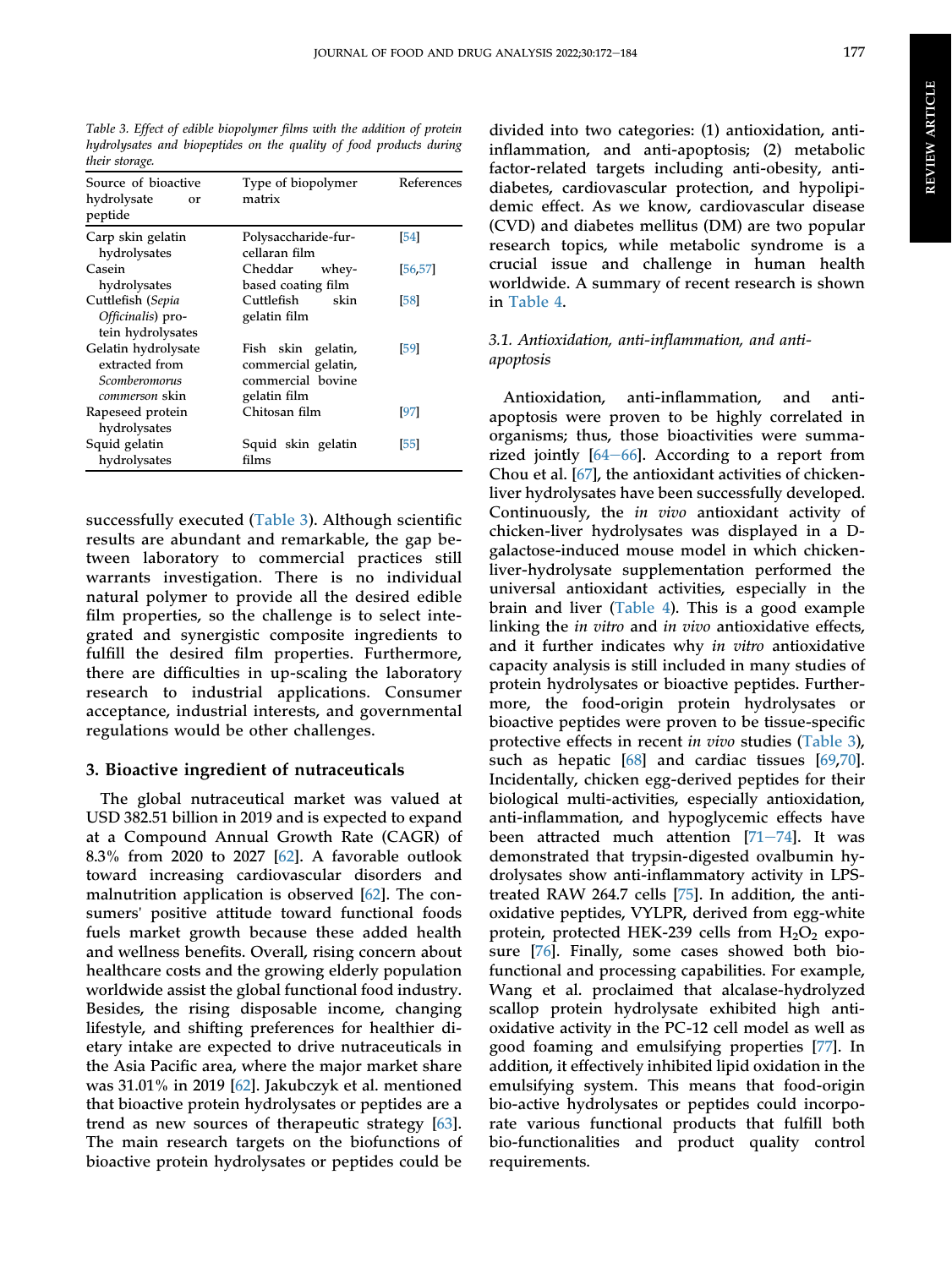<span id="page-7-0"></span>Table 4. Recent research targets the functionalities of protein hydrolysates and biopeptides.

| Protein resources               | Hydrolysates or<br>peptides                         | Functionality                                                                                                                                       | Details                                                                                                                                                                                                                              | Ref.   |
|---------------------------------|-----------------------------------------------------|-----------------------------------------------------------------------------------------------------------------------------------------------------|--------------------------------------------------------------------------------------------------------------------------------------------------------------------------------------------------------------------------------------|--------|
|                                 | Anti-oxidation, anti-inflammation, & anti-apoptosis |                                                                                                                                                     |                                                                                                                                                                                                                                      |        |
| Chicken liver                   | Hydrolysates                                        | In vivo antioxidative effects in<br>serum and organs in D-galactose<br>injected mice                                                                | 1.2 g D-galactose $kg^{-1}$ BW + 50<br>and $250$ mg CLH $\bar{kg}^{-1}$ BW on<br>male C57BL/6 mice for 6 weeks                                                                                                                       | [67]   |
| Chicken liver                   | Hydrolysates                                        | In vivo antioxidation and anti-<br>inflammation in thioacetamide-<br>induced mice                                                                   | 100 mg TAA $\text{kg}^{-1}$ BW + 200 and<br>600 mg CLH $\text{kg}^{-1}$ BW on male<br>Wistar rat for 10 weeks                                                                                                                        | [68]   |
| Chicken liver                   | Hydrolysates                                        | Cardiac muscle anti-inflamma-<br>tion in high-fat-diet-induced                                                                                      | HFD $(46.5\%$ energy as fat) + 170<br>and 510 mg CLH $kg^{-1}$ BW on                                                                                                                                                                 | [70]   |
| Potato protein                  | Hydrolysates                                        | mice<br>Cardiac muscle apoptosis atten-<br>high-fat-diet-fed<br>uation<br>in                                                                        | male C57BL/6 mice for 20 weeks<br>HFD (60% of energy as fat) $+15$ ,<br>45, and 75 mg CLH $\text{kg}^{-1}$ BW on                                                                                                                     | [69]   |
| Ovalbumin                       | Hydrolysates                                        | hamsters<br>Anti-inflammatory<br>activity in<br>LPS-induced<br>RAW264.7<br>macrophages                                                              | male hamster for 50 days<br>0.1, 0.5, and 2 mg OVA $mL^{-1}$ in<br>LPS-induced (100 g mL <sup>-1</sup> ) RAW<br>264.7 cells                                                                                                          | [75]   |
| Egg white protein               | Peptides                                            | Antioxidative effect in $H_2O_2$ -<br>induced cells                                                                                                 | 20 μm peptide (VYLPR) in HEK-<br>293 cells                                                                                                                                                                                           | 76     |
| Scallop protein                 | Hydrolysates                                        | Antioxidative activity and pro-<br>tective effect in $H_2O_2$ -induced<br>cytotoxicity in vitro                                                     | 10 mg $mL^{-1}$ SPH in DPPH and<br>ABTS assays                                                                                                                                                                                       | [77]   |
| Anti-obesity                    |                                                     |                                                                                                                                                     |                                                                                                                                                                                                                                      |        |
| Chicken liver                   | Hydrolysates                                        | Body weight gain decreases in<br>HFD-induced mice                                                                                                   | HFD $(46.5\%$ energy as fat) + 170<br>and 510 mg CLH $kg^{-1}$ BW on<br>male C57BL/6 mice for 20 weeks                                                                                                                               | 83     |
| Chicken breast raw<br>materials | Hydrolysates                                        | β-oxidation<br>Mitochondrial<br>enhancement and anti-inflam-<br>mation in HFD-fed mice                                                              | (59%<br>HFD<br>of energy<br>as<br>+ CPH-contained diet<br>lard)<br>$(12.5\%$ , w/w) on male C57BL/<br>6JBomTac mice for 12 weeks                                                                                                     | [81]   |
| Crude chalaza of<br>egg         | Hydrolysates                                        | Lipolysis and bile-acid biosyn-<br>thesis enhancement and choles-<br>clearance<br>ability<br>terol<br>upregulation in high-fat-diet-fed<br>hamsters | HFD (12% lard and 0.2% choles-<br>terol, $w/w$ ) + 240, 480, and<br>960 mg CCH $kg^{-1}$ BW on male<br>hamster for 10 weeks                                                                                                          | [82]   |
| Alaska Pollack<br>fillets       | Hydrolysates                                        | Hypothalamic neuropeptide Y<br>reduction<br>White adipose tissue weight de-<br>creases<br>Muscle hypertrophy attenuation                            | AIN-93 control diet (7% fat, w/<br>w) + 100 and 300 mg APP $kg^{-1}$<br>BW on male Sprague-Dawley<br>rats for 3 days                                                                                                                 | $[79]$ |
| Yeast                           | Hydrolysates                                        | Weight and body fat reduction in<br>obese women                                                                                                     | Asia-Pacific region women aged<br>$20 - 60$<br>with<br>years<br>BMI>25 kg m <sup>-2</sup> /0.25 g YH-500<br>twice a day for 8 weeks                                                                                                  | 80     |
| Anti-diabetes<br>Chicken liver  | Hydrolysates                                        | Insulin sensitivity enhancement<br>in HFD-induced mice                                                                                              | HFD (46.5% energy as fat) $+$ 170<br>and 510 mg CLH $\text{kg}^{-1}$ BW on<br>male C57BL/6 mice for 20 weeks                                                                                                                         | [83]   |
| Camel milk                      | Hydrolysates                                        | Hyperglycemic, hyperlipidemic,<br>and antioxidative effects in STZ-<br>induced rats                                                                 | 100.500, and 1000 mg CMPH<br>$kg^{-1}$ BW in male STZ-induced<br>diabetic rats for 8 weeks                                                                                                                                           | [88]   |
| Silver carp swim<br>bladder     | Hydrolysates                                        | DPP-IV inhibition in vitro<br>Insulin secretion improvement in<br>INS-1 cells                                                                       | INS-1 cell treated with 4 mM<br>bioactive peptides (IPGSPY or<br>WGDEHIPGSPYH) for 60 min                                                                                                                                            | 87     |
| Egg white                       | Hydrolysates                                        | Glucose homeostasis improve-<br>ment in vitro                                                                                                       | Insulin secretion by isolated<br>Zucker<br>rat<br>pancreas<br>islets<br>(Experimental groups: Zucker<br>lean rats, control Zucker fatty<br>rats, and Zucker fatty rat treated<br>for 12 weeks [750 mg HEW1 $kg^{-1}$<br>BW per day]) | 72     |

(continued on next page)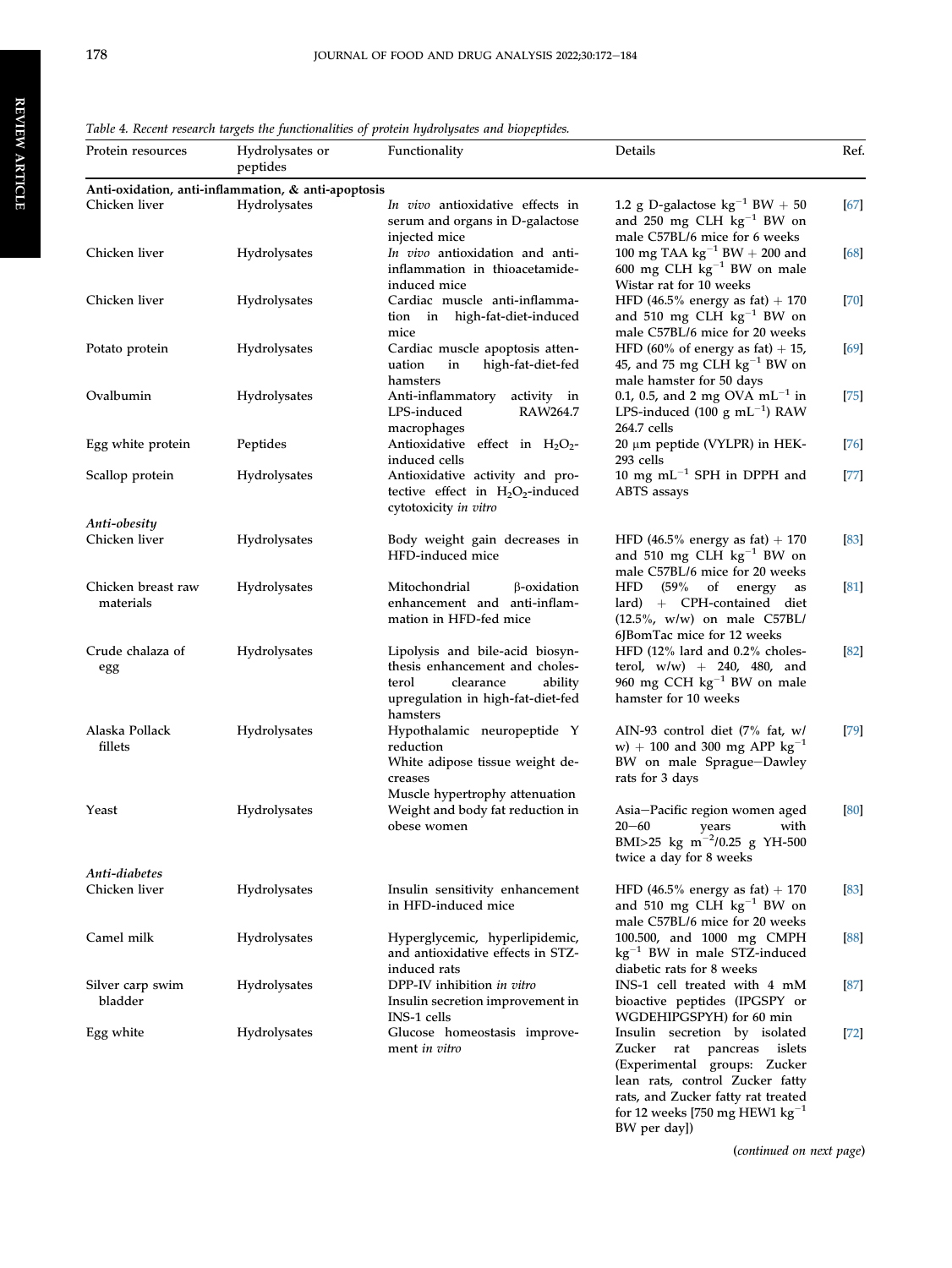Table 4. (continued )

| Protein resources                                    | Hydrolysates or<br>peptides | Functionality                                                                                                 | Details                                                                                                                                                                                    | Ref.   |
|------------------------------------------------------|-----------------------------|---------------------------------------------------------------------------------------------------------------|--------------------------------------------------------------------------------------------------------------------------------------------------------------------------------------------|--------|
| Egg white                                            | Hydrolysates                | Insulin sensitivity improvement<br>in skeletal muscle cells                                                   | L6 cell treated with 5 mg $\rm mL^{-1}$<br>EWH or 11 $\mu$ M IRW for 4 h                                                                                                                   | $[89]$ |
| Grey triggerfish<br>muscle protein                   | Hydrolysates                | Hypoglycemic and hypolipi-<br>demic activities in diabetic rats                                               | 400 mg BPH $\text{kg}^{-1}$ BW in male<br>alloxan-induced diabetic Wistar<br>rats for 21 days                                                                                              | [84]   |
| Pasteurized liquid<br>egg white                      | Hydrolysates                | Insulin mimetic and insulin-<br>sensitizing actions in 3T3-F442A<br>cells                                     | 3T3-F442A cell treated with<br>$5~{\rm mg}~{\rm mL}^{-1}$ EWH for 72 h                                                                                                                     | $[78]$ |
| Pasteurized liquid<br>egg white                      | Hydrolysates                | Glucose homeostasis improve-<br>ment in Zucker fatty rats                                                     | Plasma glucose and insulin<br>(Experimental groups: Zucker<br>lean rats, control Zucker fatty<br>rats, and Zucker fatty rat treated<br>for 12 weeks [750 mg HEW1 $kg^{-1}$<br>BW per day]) | $[72]$ |
| Liquid egg white                                     | Hydrolysates                | Insulin sensitivity enhancement<br>in HFD-induced rats                                                        | HFD $(20\%$ fat, w/w) + EWH-<br>contained diet $(1, 2,$ and $4\%$ , w/<br>w) on male Sprague-Dawley<br>rats for 6 weeks                                                                    | [90]   |
| Sea cucumber<br>(Holothuria<br>Nobilis)              | Hydrolysates                | hypolipidemic,<br>Hypoglycemic,<br>and insulin-sensitizing effects in<br>STZ and HFD-induced diabetic<br>rats | HFD (45% energy as fat) $+200$<br>and 400 mg SCH $kg^{-1}$ BW on<br>STZ-induced male<br>Sprague<br>-Dawley rats for 8 weeks                                                                | [86]   |
| Norwegian spring-<br>spawning herring<br>by-products | Hydrolysates                | Hypolipidemic<br>effect<br>and<br>glucose homeostasis improve-<br>ment in obese Zucker rats                   | Fish protein (Herring or salmon)<br>hydrolysate-contained diet (25%,<br>w/w) in male obese Zucker fa/fa<br>rats for 4 weeks                                                                | [85]   |
| Cardiovascular protection                            |                             |                                                                                                               |                                                                                                                                                                                            |        |
| Chicken blood                                        | Hydrolysates                | Anti-hypertensive effect in vivo<br>ACE inhibition in vitro                                                   | 100, 300, and 600 mg BCH $\text{kg}^{-1}$<br>BW in male spontaneous hyper-<br>tension rats for 4 weeks                                                                                     | [94]   |
| Chicken liver                                        | Hydrolysates                | Hypolipidemic effect in high-fat-<br>diet-induced hamsters                                                    | HFD (12% lard and 0.2% choles-<br>terol, $w/w$ ) + 100, 200, and<br>400 mg CLH $\text{kg}^{-1}$ BW on male<br>hamster for 8 weeks                                                          | $[98]$ |
| Chicken liver                                        | Hydrolysates                | Cardiac muscle anti-fibrosis in<br>high-fat-diet-induced mice                                                 | HFD (46.5% energy as fat) $+$ 170<br>and 510 mg CLH $kg^{-1}$ BW on<br>male C57BL/6 mice for 20 weeks                                                                                      | $[70]$ |
| Chicken skin<br>protein                              | Hydrolysates                | Renin and ACE activity inhibi-<br>tion in vitro                                                               | 1 mg $mL^{-1}$ CTSH in ACE-inhib-<br>itory activity assay                                                                                                                                  | [91]   |
| Egg white                                            | Peptides                    | Angiotensin II type I receptor<br>downregulation in vitro                                                     | A7r5 cell treated with 5 mg mL <sup><math>-1</math></sup><br>EWH or 100 µM synthetic pep-<br>tides for 24 h                                                                                | $[92]$ |
| Egg white                                            | Hydrolysates                | The hypotensive effect in rats                                                                                | EWP or EWH-contained diet<br>$(1\%$ , w/w) in male spontaneous<br>hypertension rats for 4 weeks                                                                                            | $[93]$ |

#### 3.2. Anti-obesity

An anti-obesity property of food-origin hydrolysates or peptides was well reported as well, but the underlying mechanisms are various and inconclusive. Many researchers are still striving to clarify bioactive compounds and trying to connect structures and physiological outcomes. Jahandideh et al. revealed that bioactive peptides from egg white hydrolysate had an adipogenic-differentiating effect on the 3T3-F422A pre-adipocyte model [\[78](#page-12-20)]. Although the results are opposite and doubtful for

its physiological meaning, they indicated the trend of structure-function studies of bio-functional foodorigin peptides.

[Table 4](#page-7-0) contains the recent representative studies. Mizushige et al. found that Alaska-pollock-proteinhydrolysate supplementation decreases an energy intake in rats by reducing the mRNA expression of hypothalamic neuropeptide Y, which may reduce the appetite [[79\]](#page-12-15). In another clinical case, low-dose yeast-hydrolysate supplementation was used as an obesity and weight-loss treatment among obese Korean women [\[80](#page-12-16)]. Although a further study for its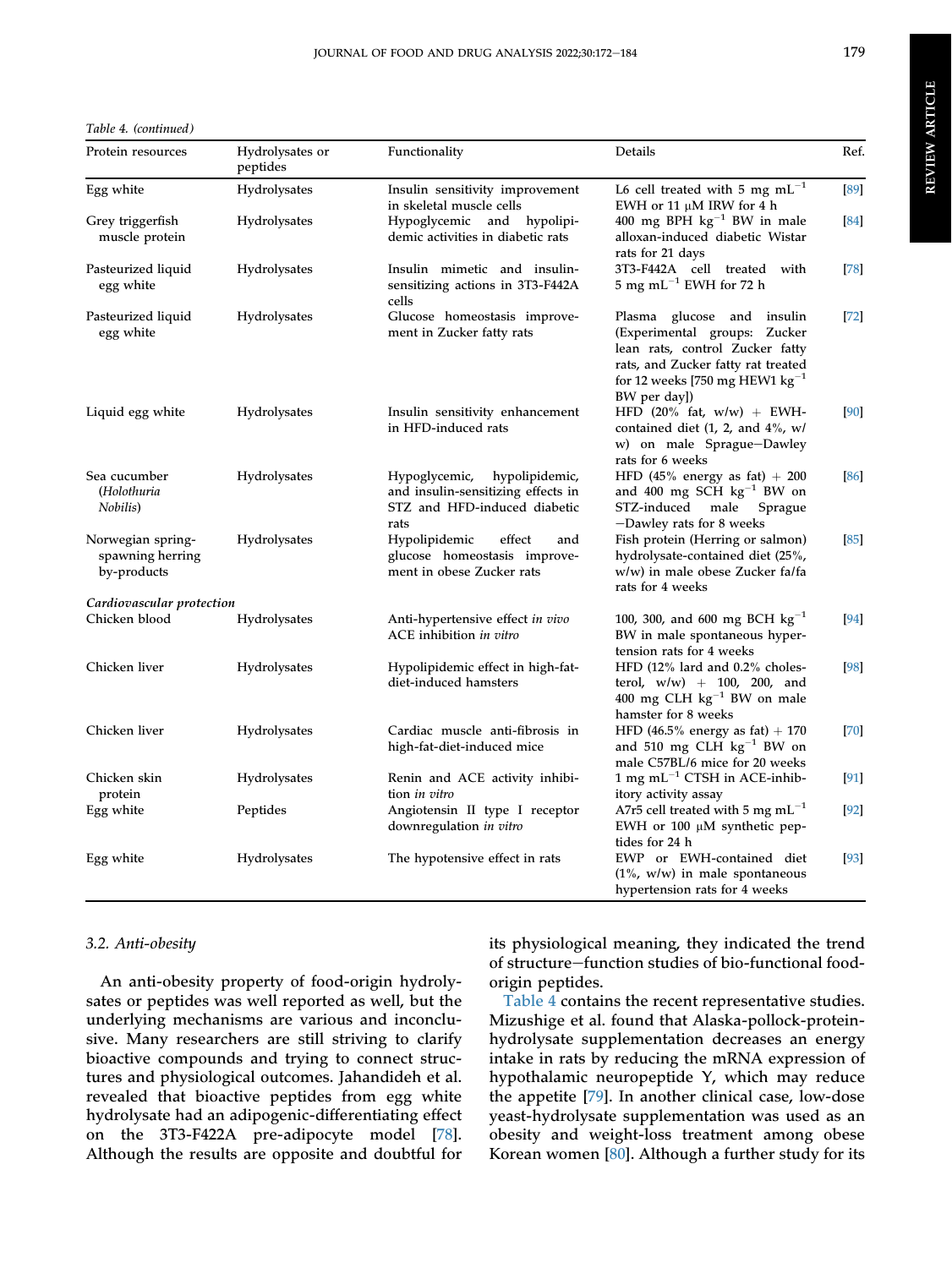**REVIEW ARTICLE** REVIEWARTICLE

mechanism is still needed, the anti-obesity effect was presented. The anti-obesity effects of poultry hydrolysates (i.e., egg chalaza, breast meat, and liver) were also reported, and the common mechanism was enhancing the lipolysis, fatty-acid  $\beta$ oxidation, and energy expenditure in mitochondria [ $81-83$ ]. Overall, the formulation of multiple biohydrolysates or peptides may be another exploration for future scientists.

#### 3.3. Anti-diabetes

Diabetes is a dread for human beings because it directly damages patients' life quality. Certainly, there is a craving for anti-diabetic peptides. In [Table 4](#page-7-0), aquatic, egg white, chicken liver, and milkderived hydrolysates or peptides are listed. It was indicated that Grey triggerfish (Balistes capricious) muscle protein hydrolysates can alleviate hyperglycemia and reduce HbA1c levels in diabetic rats [\[84](#page-12-22)]. Drotningsvik et al. obtained similar outcomes in their study of salmon hydrolysates [\[85](#page-12-25)]. Sea cucumber (Holothuria Nobilis) hydrolysates showed insulin-sensitizing effects in streptozotocin (STZ) and high-fat diet (HFD)-induced diabetic rats [[86\]](#page-12-24) while silver carp swim bladder hydrolysates inhibited dipeptidyl peptidase IV (DPP-IV) activity and enhanced insulin secretion in vitro [\[87](#page-12-18)]. In addition, the hyperglycemic effects of chicken-liver hydrolysates [[83\]](#page-12-12) and camel-milk hydrolysates are illustrated by a glucose tolerance test [[88\]](#page-12-17).

Remarkably, Garcés-Rimón et al. indicated that egg-white hydrolysates are a potential supplement to control complications associated with metabolic syndrome due to their DPP IV-inhibitory activity [\[72](#page-12-19)]. Moreover, egg white hydrolysates showed insulin-mimetic and sensitizing effects in the 3T3- F442A pre-adipocyte and skeletal muscle cell model [\[78](#page-12-20),[89\]](#page-12-21). Furthermore, the *in vitro* findings were verified in the in vivo studies. Egg-white-hydrolysate supplementation improved glucose metabolism and attenuated insulin resistance in diabetic rats via Akt activation [\[72](#page-12-19),[90\]](#page-12-23). All results indicated that eggwhite hydrolysates had potential as a therapeutic diabetic agent.

#### 3.4. Cardiovascular protection

In [Table 4,](#page-7-0) Onuh et al. indicated that chicken-skin protein hydrolysates own an inhibitory ability on angiotensin-converting enzyme (ACE) activities in vitro [\[91](#page-12-27)]. In the cases of egg-white hydrolysates, Chen et al. successfully purified and identified the angiotensin receptor downregulating peptide, which was proven in the A7r5 cell model [[92\]](#page-12-28). Moreover, the hypotensive effect of egg-white hydrolysates was confirmed in spontaneously hypertensive rats [[93\]](#page-12-29). Besides, an in vivo antihypertensive property of chicken-blood hydrolysates was also demonstrated in the study of Wongngam et al. [[94\]](#page-12-26). For bio-peptides, the lipidlowering and hypolipemic properties may be concurrent with the anti-obesity property, and the details of lipid metabolic modulating hydrolysates or peptides were mentioned in the former paragraph. Wu et al. investigated the cardioprotective effects of chicken-liver hydrolysates in a long-term high-fat dietary habit [\[83](#page-12-12)]. Their study indicated that the cardioprotective effect of chicken-liver hydrolysates could be attributed to its synergistic hepatic lipidlowering effect and systemic antioxidation. In the histological analysis, chicken-liver hydrolysate supplementation could attenuate cardiac pathological progression under long-term HFD induction. Meanwhile, the hypolipidemic, anti-obesity, and renal protective effects of chicken-liver hydrolysates against HFD were summarized. In addition, the anti-inflammatory and anti-fibrotic effects of chicken-liver hydrolysates on cardiac muscular tissues were confirmed. Those effects may be related to the early blockade of the autophagy pathway to prevent HFD-induced autophagosome accumulation. All works of evidence showed that the protective outcomes of the chicken-liver hydrolysates are due to systemic and synergistic effects. This study revealed the multi-activities and synergistic effects of hydrolysates, and a further application of bio-active hydrolysates and peptides need a comprehensive investigation.

Although several biofuncionalities of protein hydrolysates and peptides have been listed in this report, the delivery and stability of these benefits is still not clearly understood. In 2016, Rao et al. [\[99](#page-13-2)] also reported that the biofunctional availability and stability of the bioactive hydrolysates/peptides during postproduction still is a need to verify in vivo. They suggested two aspects on these two points: 1) the quality changes in different food protein hydrolysates during storage; (2) the resulting changes in the structure and texture of three food matrices. Hence, it is worthy for further investigation for the future commercial application. Meanwhile, those who possesses the key technology in following decades will get the ticket for global nutraceutical market, which is one of rapid growth industries nowadays.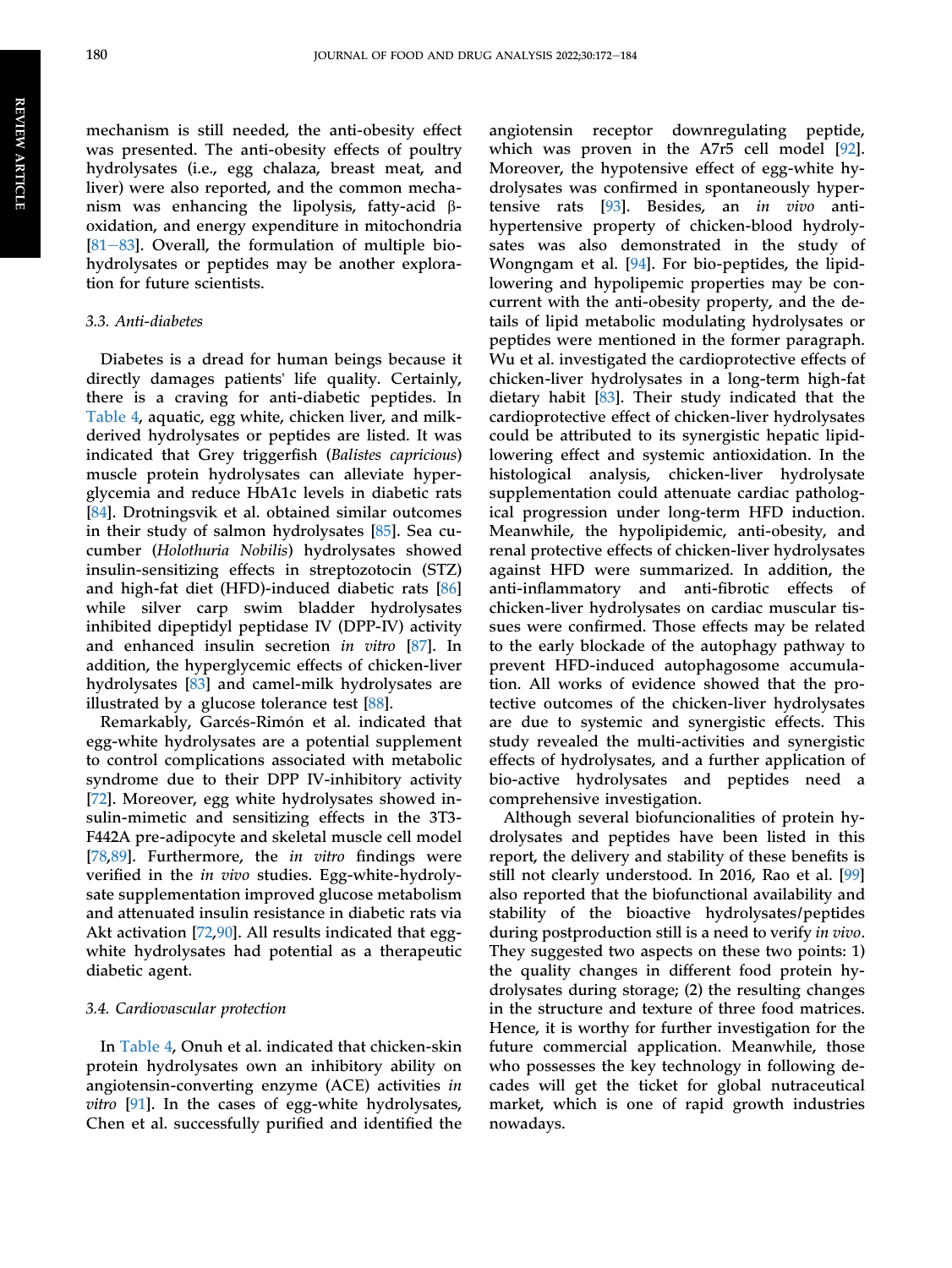#### 4. Conclusion

Food preservation and nutraceutical ingredients are recent research targets of food protein-origin bioactive hydrolysates or peptides. However, the approaching method should be dynamic. Multi-activities, compound formulation, comprehensive evaluation, and the added value of by-products are possible strategies. Within the past few decades, there have been great results and findings regarding the functionalities of food protein-origin bioactive hydrolysates or peptides, but there are still efforts that are required to bridge laboratory studies with practical applications. Besides, there is a great need for the delivery and storage ability during the storage. Understandings and solutions for these two questions could benefit for future commercial application in the global nutraceutical market. Perhaps it is time to deal with these outcomes from different points of view, approaching the goal more comprehensively, creatively and with more novelty.

#### Conflict of interest

There are no conflicts of interest to declare.

#### Acknowledgements

We acknowledge funding of this research from the Great Billion Biotech, Co., Ltd. (New Taipei City, Taiwan), and partially from Ministry of Science and Technology, Taiwan (Project: NSC 102-2313-B-002- 039-MY3 and MOST 109-2313-B-002-007-MY3), Council of Agriculture, Executive Yuan, Taiwan (Project: 106AS-1.3.2-AD-U4, 109AS-12.1.1-ST-a1, 110AS-2.2.2-AD-U1(1), and 110AS-17.1.4-ST-a1).

#### References

- <span id="page-10-0"></span>[1] Sánchez A, Vázquez A. Bioactive peptides: A review. Food Qual Saf 2017;1:29-46.
- <span id="page-10-1"></span>[2] Peighambardoust SH, Karami Z, Pateiro M, Lorenzo JM. A review on health-promoting, biological, and functional aspects of bioactive peptides in food applications. Biomolecules 2021;11:163.
- <span id="page-10-2"></span>[3] Kim J, Moon SH, Ahn DU, Paik HD, Park E. Antioxidant effects of ovotransferrin and its hydrolysates. Poultry Sci 2012;91:2747-54.
- <span id="page-10-3"></span>[4] Sun Y, Pan D, Guo Y, Li J. Purification of chicken breast protein hydrolysate and analysis of its antioxidant activity. Food Chem Toxicol 2012;50:3397-404.
- <span id="page-10-4"></span>[5] Kim SK, Wijesekara I. Development and biological activities of marine-derived bioactive peptides: A review. J Funct Foods 2010;2:1-9.
- <span id="page-10-5"></span>[6] de Castro RJS, Sato HH. A response surface approach on optimization of hydrolysis parameters for the production of egg white protein hydrolysates with antioxidant activities. Biocatal Agric Biotechnol 2015;4:55-62.
- <span id="page-10-6"></span>[7] Kitts DD, Weiler K. Bioactive proteins and peptides from food sources. Applications of bioprocesses used in isolation and recovery. Curr Pharmaceut Des 2003;9:1309-23.
- <span id="page-10-7"></span>[8] Pappenheimer JR, Volpp K. Transmucosal impedance of small intestine: Correlation with transport of sugars and amino acids. Am J Physiol  $1992;263:C480-93$ .
- [9] Chen HM, Muramoto K, Yamauchi F. Structural analysis of antioxidative peptides from soybean  $\beta$ -conglycinin. J Agric Food Chem 1995;43:574-8.
- [10] Ward O.P. Production of protein hydrolysates. In: Murray MY, editor. Comprehensive biotechnology. 3rd ed. Oxford, United Kingdom: Pergamon Press; 2019. p. 612.
- <span id="page-10-8"></span>[11] Ganapathy V. Protein digestion and absorption. In: Johnson LR, Ghishan FK, Kaunitz JD, Merchant JL, Said HM, Wood JD, editors. Physiology of the gastrointestinal tract. 5th ed. vol. 2012. Amsterdam, Netherland: Elsevier; 2012. p. 1595-662.
- <span id="page-10-9"></span>[12] Freeman HJ, Sleisenger MH, Kim YS. Human protein digestion and absorption: Normal mechanisms and proteinenergy malnutrition. Clin Gastroenterol 1983;12:357-78.
- <span id="page-10-10"></span>[13] Food and Agriculture Organization of the United Nations (FAO). Meat market review: Overview of global market developments in 2018. Available: [https://www.fao.org/3/](https://www.fao.org/3/ca3880en/ca3880en.pdf) [ca3880en/ca3880en.pdf](https://www.fao.org/3/ca3880en/ca3880en.pdf) (Accessed date: 2019/03).
- <span id="page-10-11"></span>[14] Dong XB, Li X, Zhang CH, Wang JZ, Tang CH, Sun HM, et al. Development of a novel method for hot-pressure extraction of protein from chicken bone and the effect of enzymatic hydrolysis on the extracts. Food Chem 2014;157:  $339 - 46.$
- <span id="page-10-12"></span>[15] Lapena D, Vuoristo KS, Kosa G, Horn SJ, Eijsink VGH. Comparative assessment of enzymatic hydrolysis for valorization of different protein-rich industrial by-products. J Agric Food Chem 2018;66:9738-49.
- <span id="page-10-13"></span>[16] Rajapakse N, Mendis E, Jung W, Je J, Kim S. Purification of a radical scavenging peptide from fermented mussel sauce and its antioxidant properties. Food Res Int 2005;38:175-82.
- <span id="page-10-14"></span>[17] Lin CC, Liang JH. Effect of antioxidants on the oxidative stability of chicken breast meat in a dispersion system. J Food Sci 2002;67:530-3.
- <span id="page-10-15"></span>[18] Sila A, Bougatef A. Antioxidant peptides from marine byproducts: Isolation, identification, and application in food system. A review. J Funct Foods  $2016;21:10-26$ .
- <span id="page-10-16"></span>[19] Van Aardt M, Duncan SE, Long TE, O'Keefe SF, Marcy JE, Sims SR. Effect of antioxidants on oxidative stability of edible fats and oils: Thermogravimetric analysis. J Agric Food Chem 2004;52:587-91.
- <span id="page-10-17"></span>[20] Ito N, Hirose M, Fukushima S, Tsuda H, Shirai T, Tatematsu M. Studies on antioxidants: Their carcinogenic and modifying effects on chemical carcinogenic. Food Chem Toxicol 1986;24:1099-102.
- [21] Williams GM, Iatropoulos MJ, Whysner J. Safety assessment of butylated hydroxyanisole and butylated hydroxytoluene as antioxidant food additives. Food Chem Toxicol 1999;37:  $1027 - 38.$
- [22] U.S. Food & Drug Administration. CFR code of federal regulations title 21. Food additives permitted for direct addition to food for human consumption. Updated Oct. 1. 2021. Available: [https://www.accessdata.fda.gov/scripts/](https://www.accessdata.fda.gov/scripts/cdrh/cfdocs/cfcfr/CFRSearch.cfm?CFRPart=172) [cdrh/cfdocs/cfcfr/CFRSearch.cfm?CFRPart](https://www.accessdata.fda.gov/scripts/cdrh/cfdocs/cfcfr/CFRSearch.cfm?CFRPart=172)=[172](https://www.accessdata.fda.gov/scripts/cdrh/cfdocs/cfcfr/CFRSearch.cfm?CFRPart=172). [Accessed 16 November 2021].
- [23] Xu X, Liu A, Hu S, Ares I, Martínez-Larrañaga MR, Wang X, et al. Synthetic phenolic antioxidants: Metabolism, hazards and mechanism of action. Food Chem 2021;353:129488.
- <span id="page-10-18"></span>[24] Wen C, Zhang J, Zhang H, Duan Y, Ma H. Plant proteinderived antioxidant peptides: Isolation, identification, mechanism of action and application in food systems: A review. Trends Food Sci Technol 2020;105:308-22
- <span id="page-10-19"></span>[25] Sohaib M, Anjum FM, Sahar A, Arshad MS, Rahman UU, Imran A, et al. Antioxidant proteins and peptides to enhance the oxidative stability of meat and meat products: A comprehensive review. Int J Food Prop 2017;20:2581-93.
- <span id="page-10-20"></span>[26] Peña-Ramos EA, Xiong YL. Whey and soy protein hydrolysates inhibit lipid oxidation in cooked pork patties. Meat Sci 2003;64:259–63.
- <span id="page-10-21"></span>[27] Zhao L, Wang S, Huang Y. Antioxidant function of tea dregs protein hydrolysates in liposome-meat system and its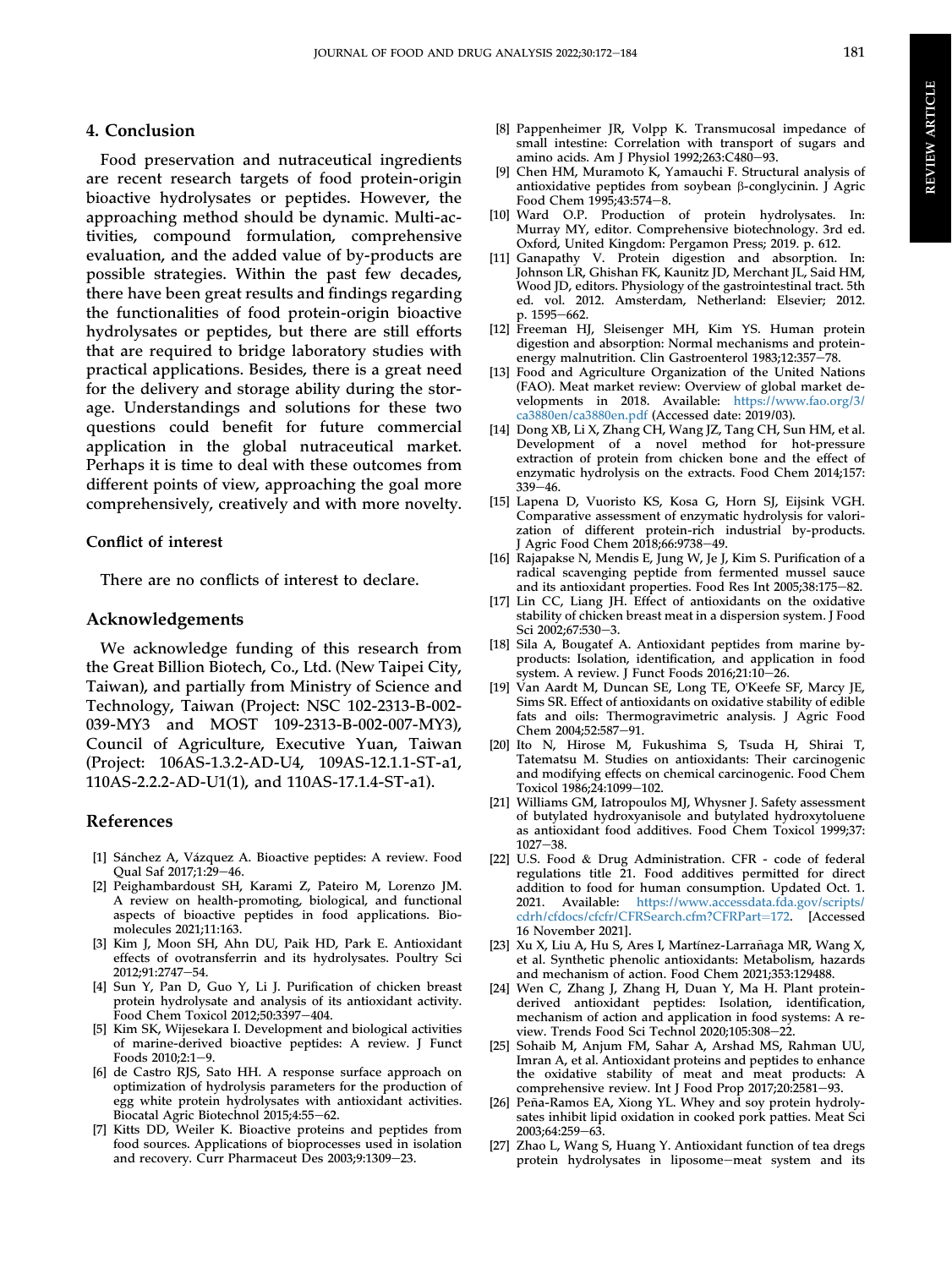possible action mechanism. Int J Food Sci Technol 2014;49:  $2299 - 306$ 

- <span id="page-11-0"></span>[28] Ambigaipalan P, Shahidi F. Antioxidant potential of date (Phoenix dactylifera L.) seed protein hydrolysates and carnosine in food and biological systems. J Agric Food Chem 2015;  $63:864 - 71.$
- <span id="page-11-1"></span>[29] Sarker A, Chakraborty S, Roy M. Dark red kidney bean (Phaseolus vulgaris L.) protein hydrolysates inhibit the growth of oxidizing substances in plain yogurt. J Agric Food Res 2020;2:100062.
- <span id="page-11-2"></span>[30] Gomes MHG, Kurozawa LE. Influence of rice protein hydrolysate on lipid oxidation stability and physico-chemical properties of linseed oil microparticles obtained through spray-drying. LWT - Food Sci Technol (Lebensmittel-Wissenschaft -Technol) 2021;139:110510.
- <span id="page-11-3"></span>[31] Najafian L, Babji AS. A review of fish-derived antioxidant and antimicrobial peptides: Their production, assessment, and applications. Peptides 2012;33:178-85.
- <span id="page-11-4"></span>[32] Shahidi F, Han SQ, Synowiecki J. Production and characteristics of protein hydrolysates from capelin (Mallotus villosus). Food Chem 1995;53:285-93.
- <span id="page-11-5"></span>[33] Nikoo M, Benjakul S, Ehsani A, Li J, Wu F, Yang N, et al. Antioxidant and cryoprotective effects of a tetrapeptide isolated from Amur sturgeon skin gelatin. J Funct Foods 2014;7:  $609 - 20.$
- <span id="page-11-6"></span>[34] Kittiphattanabawon P, Benjakul S, Visessanguan W, Shahidi F. Gelatin hydrolysate from blacktip shark skin prepared using papaya latex enzyme: Antioxidant activity and its potential in model systems. Food Chem 2012;135:  $1118 - 26.$
- <span id="page-11-7"></span>[35] Nasri R, Younes I, Jridi M, Trigui M, Bougatef A, Nedjar-Arroume N, et al. ACE inhibitory and antioxidative activities of Goby (Zosterissessor ophiocephalus) fish protein hydrolysates: Effect on meat lipid oxidation. Food Res Int 2013;54:  $552 - 61.$
- <span id="page-11-8"></span>[36] Kang JH, Kim KS, Choi SY, Kwon HY, Won MH, Kang TC. Carnosine and related dipeptides protect human ceruloplasmin against peroxyl radical-mediated modification. Mol Cell 2002;13:498-502.
- <span id="page-11-9"></span>[37] Rossini K, Norena CP, Cladera-Olivera F, Brandelli A. Casein peptides with inhibitory activity on lipid oxidation in beef homogenates and mechanically deboned poultry meat. LWT - Food Sci Technol (Lebensmittel-Wissenschaft -Technol) 2009;42:862-7.
- <span id="page-11-10"></span>[38] Hogan S, Zhang L, Li J, Wang H, Zhou K. Development of antioxidant rich peptides from milk protein by microbial proteases and analysis of their effects on lipid peroxidation in cooked beef. Food Chem 2009;117:438-43.
- <span id="page-11-11"></span>[39] Al-Shamsi KA, Mudgil P, Hassan HM, Maqsood S. Camel milk protein hydrolysates with improved techno-functional properties and enhanced antioxidant potential in vitro and in vivo food model systems. J Dairy Sci 2018;101:47-60.
- <span id="page-11-12"></span>[40] Sun W, Zhao M, Cui C, Zhao Q, Yang B. Effect of Maillard reaction products derived from the hydrolysate of mechanically deboned chicken residue on the antioxidant, textural and sensory properties of Cantonese sausages. Meat Sci 2010;86:276-82.
- <span id="page-11-13"></span>[41] Verma AK, Chatli MK, Mehta N, Kumar P. Assessment of physicochemical, antioxidant, and antimicrobial activity of porcine blood protein hydrolysate in pork emulsion stored under aerobic packaging condition at  $4+1$ °C. LWT - Food Sci Technol (Lebensmittel-Wissenschaft -Technol) 2018;88:71-9.
- <span id="page-11-14"></span>[42] Tkaczewska J. Peptides and protein hydrolysates as food preservatives and bioactive components of edible films and coatings - a review. Trends Food Sci Technol 2020;106:298-311.
- <span id="page-11-15"></span>[43] Ning Y, Han P, Ma J, Liu Y, Fu Y, Wang Z, et al. Characterization of brevilaterins, multiple antimicrobial peptides simultaneously produced by Brevibacillus laterosporus S62-9, and their application in real food system. Food Biosci 2021; 42:101091.
- <span id="page-11-16"></span>[44] Pane K, Durante L, Crescenzi O, Cafaro V, Pizzo E, Varcamonti M, et al. Antimicrobial potency of cationic

antimicrobial peptides can be predicted from their amino acid composition: Application to the detection of "cryptic" antimicrobial peptides. J Theor Biol 2017;419:254-65.

- <span id="page-11-17"></span>[45] Yang S, Li J, Aweya JJ, Yuan Z, Weng W, Zhang Y, et al. Antimicrobial mechanism of Larimichthys crocea whey acidic protein-derived peptide (LCWAP) against Staphylococcus aureus and its application in milk. Int J Food Microbiol 2020; 335:108891.
- <span id="page-11-18"></span>[46] Juneja VK, Dwivedi HP, Yan X. Novel natural food antimicrobials. Annu Rev Food Sci Technol 2012;3:381-403.
- <span id="page-11-19"></span>[47] Pan M, Liu K, Yang J, Liu S, Wang S, Wang S. Advances on food-derived peptidic antioxidants-a review. Antioxidants 2020;9:799.
- <span id="page-11-20"></span>[48] Rangaraj VM, Rambabu K, Banat F, Mittal V. Natural antioxidants-based edible active food packaging: An overview of current advancements. Food Biosci 2021;43:101251.
- <span id="page-11-21"></span>[49] Otoni CG, Avena-Bustillos RJ, Azeredo HMC, Lorevice MV, Moura MR, Mattoso LHC, et al. Recent advances on edible films based on fruits and vegetables-A review. Compr Rev Food Sci Food Saf 2017;16:1151-69.
- <span id="page-11-22"></span>[50] Mokrejs P, Langmaier F, Janacova D, Mladek M, Kolomaznik K, Vasek V. Thermal study and solubility tests of films based on amaranth flour starch-protein hydrolysate. J Therm Anal Calorim 2009;98:299-307.
- <span id="page-11-23"></span>[51] Galus S, Kadzińska J. Food applications of emulsion-based edible films and coatings. Trends Food Sci Technol 2015;45:  $273 - 83.$
- <span id="page-11-24"></span>[52] Hemker AK, Nguyen LT, Karwe M, Salvi D. Effects of pressure-assisted enzymatic hydrolysis on functional and bioactive properties of tilapia (Oreochromis niloticus) byproduct protein hydrolysates. LWT - Food Sci Technol (Lebensmittel-Wissenschaft -Technol) 2020;122:109003.
- [53] Jamróz E, Kulawik P, Tkaczewska J, Guzik P, Zając M, Juszczak L, et al. The effects of active double-layered furcellaran/gelatin hydrolysate film system with Ala-Tyr peptide on fresh Atlantic mackerel stored at -18°C. Food Chem 2021;338:127867.
- <span id="page-11-31"></span>[54] Tkaczewska J, Kulawik P, Jamróz E, Guzik P, Zając M, Szymkowiak A, et al. One- and double-layered furcellaran/ carp skin gelatin hydrolysate film system with antioxidant peptide as an innovative packaging for perishable foods products. Food Chem 2021;351:129347.
- <span id="page-11-25"></span>[55] Giménez B, Gómez-Estaca J, Alemán A, Gómez-Guillén MC, Montero MP. Improvement of the antioxidant properties of squid skin gelatin films by the addition of hydrolysates from squid gelatin. Food Hydrocolloids  $2009;23:1322-7$ .
- <span id="page-11-26"></span>[56] Mukherjee D, Haque ZZ. Reduced protein carbonylation of cube steak and catfish fillet using antioxidative coatings containing cheddar whey, casein hydrolyzate, and oolong tea extract. Ann Food Sci Technol 2016;17:529-36.
- <span id="page-11-27"></span>[57] Haque ZZ, Zhang Y, Mukherjee D. Casein hydrolysate augments antimicrobial and antioxidative persistence of cheddar whey protein concentrate based edible coatings. Ann Food Sci Technol 2016;17:468-77.
- <span id="page-11-32"></span>[58] Kchaou H, Jridia M, Benbettaieb N, Debeaufort F, Nasri M. Bioactive films based on cuttlefish (Sepia officinalis) skin gelatin incorporated with cuttlefish protein hydrolysates: Physicochemical characterization and antioxidant properties. Food Pack Shelf Life 2020;24:100477.
- <span id="page-11-33"></span>[59] Mirzapour-Kouhdasht A, Moosavi-Nasab M. Shelf-life extension of whole shrimp using an active coating containing fish skin gelatin hydrolysates produced by a natural protease. Food Sci Nutr 2020;8:214-23.
- <span id="page-11-28"></span>[60] Khwaldia K, Perez C, Banon S, Desobry S, Hardy J. Milk proteins for edible films and coatings. Crit Rev Food Sci Nutr 2004:44:239-51.
- <span id="page-11-29"></span>[61] Singh P, Singh TP, Gandhi N. Prevention of lipid oxidation in muscle foods by milk proteins and peptides: A review. Food Rev Int 2018;34:226-47.
- <span id="page-11-30"></span>[62] Grand View Research. Nutraceutical market size, share & trends analysis report by product (dietary supplements, functional foods, functional beverages), by region, and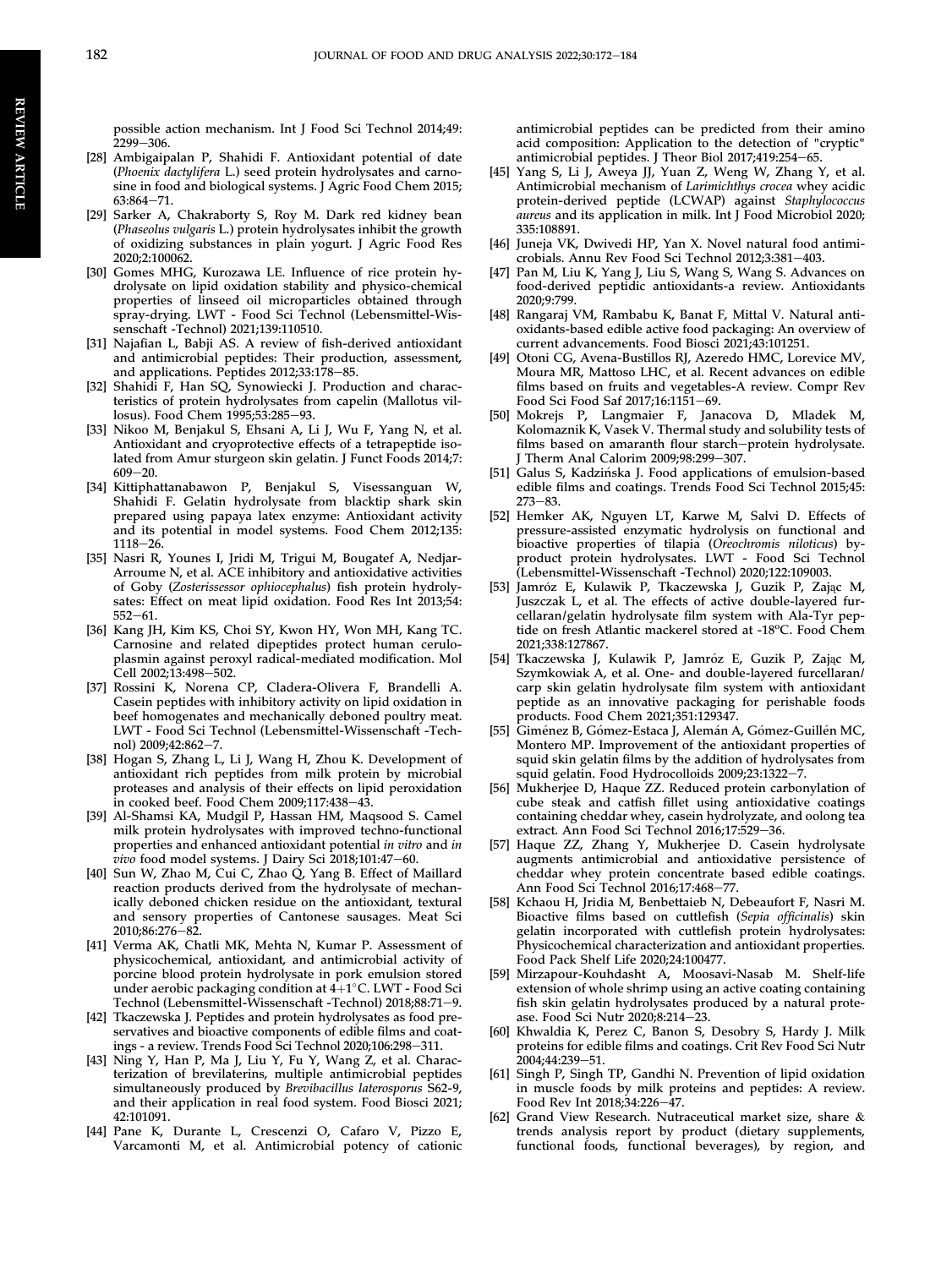segment forecasts, 2020-2028. Available: [https://www.](https://www.grandviewresearch.com/industry-analysis/nutraceuticals-market) [grandviewresearch.com/industry-analysis/nutraceuticals](https://www.grandviewresearch.com/industry-analysis/nutraceuticals-market)[market](https://www.grandviewresearch.com/industry-analysis/nutraceuticals-market). [Accessed 8 November 2021].

- <span id="page-12-2"></span>[63] Jakubczyk A, Karaś M, Rybczynska-Tkaczyk K, Zielińska E, Zielinski D. Current trends of bioactive peptides-new sour ces and therapeutic effect. Foods 2020;9:846.
- <span id="page-12-3"></span>[64] Jian J, Xuan F, Qin F, Huang R. The antioxidant, anti-inflammatory, and anti-apoptotic activities of the Bauhinia Championii flavone are connected with protection against myocardial ischemia/reperfusion injury. Cell Physiol Biochem 2016;38:1365-75.
- [65] Chen P, Chen F, Zhou B. Anti-oxidative, anti-inflammatory, and anti-apoptotic effects of ellagic acid in liver and brain of rats treated by D-galactose. Sci Rep 2018;8:1465.
- [66] Guo J, Cao X, Hu X, Li S, Wang J. The anti-apoptotic, antioxidant, and anti-inflammatory effects of curcumin on acrylamide-induced neurotoxicity in rats. BMC Pharmacol Toxicol 2020;21:62.
- <span id="page-12-4"></span>[67] Chou CH, Wang SY, Lin YT, Chen YC. Antioxidant activities of chicken liver hydrolysates by pepsin treatment. Int J Food Sci Technol 2014;49:1654-62.
- <span id="page-12-5"></span>[68] Chen PJ, Tseng JK, Lin YL, Wu YHS, Hsiao YT, Chen JW, et al. Protective effects of functional chicken liver hydrolysates against liver fibrogenesis: Antioxidation, antiinflammation, and antifibrosis. J Agric Food Chem 2017;65:  $4961 - 9.$
- <span id="page-12-6"></span>[69] Huang CY, Chiang WD, Pai P, Lin WT. Potato protein hydrolysate attenuates high fat diet-induced cardiac apoptosis through SIRT1/PGC-1a/Akt signaling. J Funct Foods 2015;12:  $389 - 98.$
- <span id="page-12-7"></span>[70] Wu YHS, Lin YL, Huang C, Chiu CH, Nakthong S, Chen YC. Cardiac protection of functional chicken-liver hydrolysates on the high-fat diet-induced cardio-renal damages via sustaining autophagy homeostasis. J Sci Food Agric 2020;100:  $2443 - 52.$
- <span id="page-12-8"></span>[71] Garcés-Rimón M, López-Expósito I, López-Fandiño R, Miguel M. Egg white hydrolysates with in vitro biological multiactivities to control complications associated with the metabolic syndrome. Eur Food Res Tech 2016;242:61-9.
- <span id="page-12-19"></span>[72] Garcés-Rimón M, González C, Vera G, Uranga JA, López-Fandiño R, López-Miranda V, et al. Pepsin egg white hydrolysate improves glucose metabolism complications related to metabolic syndrome in Zucker fatty rats. Nutrients 2018;10:441.
- [73] Benedé S, Molina E. Chicken egg proteins and derived peptides with antioxidant properties. Foods 2020;9:735.
- [74] Moreno-Fernández S, Garcés-Rimón M, Miguel M. Eggderived peptides and hydrolysates: A new bioactive treasure for cardiometabolic diseases. Trends Food Sci Technol 2020; 104:208-18.
- <span id="page-12-9"></span>[75] Kim HS, Lee JH, Moon SH, Ahn DU, Paik HD. Ovalbumin hydrolysates inhibit nitric oxide production in LPS-induced RAW264.7 macrophages. Food Sci Anim Resour 2020;40:  $274 - 85.$
- <span id="page-12-10"></span>[76] Zhang B, Wang H, Wang Y, Yu Y, Liu J, Liu B, et al. Identification of antioxidant peptides derived from egg-white protein and its protective effects on H<sub>2</sub>O<sub>2</sub>-induced cell damage. Int J Food Sci Technol 2019;54:2219-27.
- <span id="page-12-11"></span>[77] Wang Z, Liu X, Xie H, Liu Z, Rakariyatham K, Yu C, et al. Antioxidant activity and functional properties of alcalasehydrolyzed scallop protein hydrolysate and its role in the inhibition of cytotoxicity in vitro. Food Chem 2021;344: 128566.
- <span id="page-12-20"></span>[78] Jahandideh F, Chakrabarti S, Davidge ST, Wu J. Egg white hydrolysate shows insulin mimetic and sensitizing effects in 3T3-F442A pre-adipocytes. PLoS One 2017;12: e0185653.
- <span id="page-12-15"></span>[79] Mizushige T, Komiya M, Onda M, Uchida K, Hayamizu K, Kabuyama Y. Fish protein hydrolysate exhibits anti-obesity activity and reduces hypothalamic neuropeptide Y and agouti-related protein mRNA expressions in rats. Biomed Res-Tokyo 2017;38:351-7.
- <span id="page-12-16"></span>[80] Jung EY, Lee JW, Hong YH, Chang UJ, Suh HJ. Low dose yeast hydrolysate in treatment of obesity and weight loss. Prev Nutr Food Sci 2017;22:45-9.
- <span id="page-12-13"></span>[81] Aloysius TA, Carvajal AK, Slizyte R, Skorve J, Berge RK, Bjørndal B. Chicken protein hydrolysates have anti-inflammatory effects on high-fat diet induced obesity in mice. Medicine 2019;6:5.
- <span id="page-12-14"></span>[82] Chen JW, Lin YL, Chou CH, Wu YHS, Wang SY. Antiobesity and hypolipidemic effects of protease A-digested crudechalaza hydrolysates in a high-fat diet. J Funct Foods 2020;66: 103788.
- <span id="page-12-12"></span>[83] Wu YHS, Lin YL, Yang WY, Wang SY, Chen YC. Pepsindigested chicken-liver hydrolysate attenuates hepatosteatosis by relieving hepatic and peripheral insulin resistance in long-term high-fat dietary habits. J Food Drug Anal 2021;29:375-88.
- <span id="page-12-22"></span>[84] Siala R, Khabir A, Lassoued I, Abdelhedi O, Elfeki A, Vallaeys T, et al. Functional and antioxidant properties of protein hydrolysates from grey triggerfish muscle and in vivo evaluation of hypoglycemic and hypolipidemic activities. Appl Environ Microbiol 2016;4:105-19.
- <span id="page-12-25"></span>[85] Drotningsvik A, Mjøs SA, Pampanin DM, Slizyte R, Carvajal A, Remman T, et al. Dietary fish protein hydrolysates containing bioactive motifs affect serum and adipose tissue fatty acid compositions, serum lipids, postprandial glucose regulation, and growth in obese Zucker fa/fa rats. Br J Nutr 2016;116:1336-45.
- <span id="page-12-24"></span>[86] Wang T, Zheng L, Zhao T, Zhang Q, Liu Z, Liu X, et al. Antidiabetic effects of sea cucumber (Holothuria nobilis) hydrolysates in streptozotocin and high-fat-diet induced diabetic rats via activating the PI3K/Akt pathway. J Funct Foods 2020; 75:104224.
- <span id="page-12-18"></span>[87] Hong H, Zheng Y, Song S, Zhang Y, Zhang C, Liu J, et al. Identification and characterization of DPP-IV inhibitory peptides from silver carp swim bladder hydrolysates. Food Biosci 2020;38:100748.
- <span id="page-12-17"></span>[88] Kilari BP, Mudgil P, Azimullah S, Bansal N, Ojha S, Maqaood S. Effect of camel milk protein hydrolysates against hyperglycemia, hyperlipidemia, and associated oxidative stress in streptozotocin (STZ)-induced diabetic rats. J Dairy Sci 2021:104:1304-17.
- <span id="page-12-21"></span>[89] Son M, Wu J. Egg white hydrolysate and peptide reverse insulin resistance associated with tumor necrosis factor-a (TNF-a) stimulated mitogen-activated protein kinase (MAPK) pathway in skeletal muscle cells. Eur J Nutr 2019;58:  $1961 - 9.$
- <span id="page-12-23"></span>[90] Jahandideh F, de Campos Zani SC, Son M, Proctor SD, Davidge ST, Chan CB, et al. Egg white hydrolysate enhances insulin sensitivity in high-fat diet-induced insulin-resistant rats via Akt activation. Br J Nutr 2019;122:14-24.
- <span id="page-12-27"></span>[91] Onuh JO, Girgih AT, Aluko RE, Aliani M. Inhibitions of renin and angiotensin converting enzyme activities by enzymatic chicken skin protein hydrolysates. Food Res Int  $2013;53:260 - 7.$
- <span id="page-12-28"></span>[92] Chen L, Liao W, Fang J, Qin S, Lu X, Wu J. Purification and identification of angiotensin II type I receptor downregulating peptide from egg white hydrolysate. J Food Biochem 2020;44:e13220.
- <span id="page-12-29"></span>[93] Lee DE, Jung TH, Jo YN, Yun SS, Han KS. Enzymatic hydrolysis of egg white protein exerts a hypotensive effect in spontaneously hypertensive rats. Food Sci Anim Res 2019;39:  $980 - 7.$
- <span id="page-12-26"></span>[94] Wongngam W, Mitani T, Katayama S, Nakamura S, Yongsawatdigul J. Production and characterization of chicken blood hydrolysate with anti-hypertensive properties. Poultry Sci 2020;99:5163-74.
- <span id="page-12-0"></span>[95] Li Y, Kong B, Liu Q, Xia X, Chen H. Improvement of the emulsifying and oxidative stability of myofibrillar protein prepared oil-in-water emulsions by addition of zein hydrolysates. Process Biochem 2017;53:116-24.
- <span id="page-12-1"></span>[96] Shwaiki LN, Arendt EK, Lynch KM. Study on the characterisation and application of synthetic peptide Snakin-1